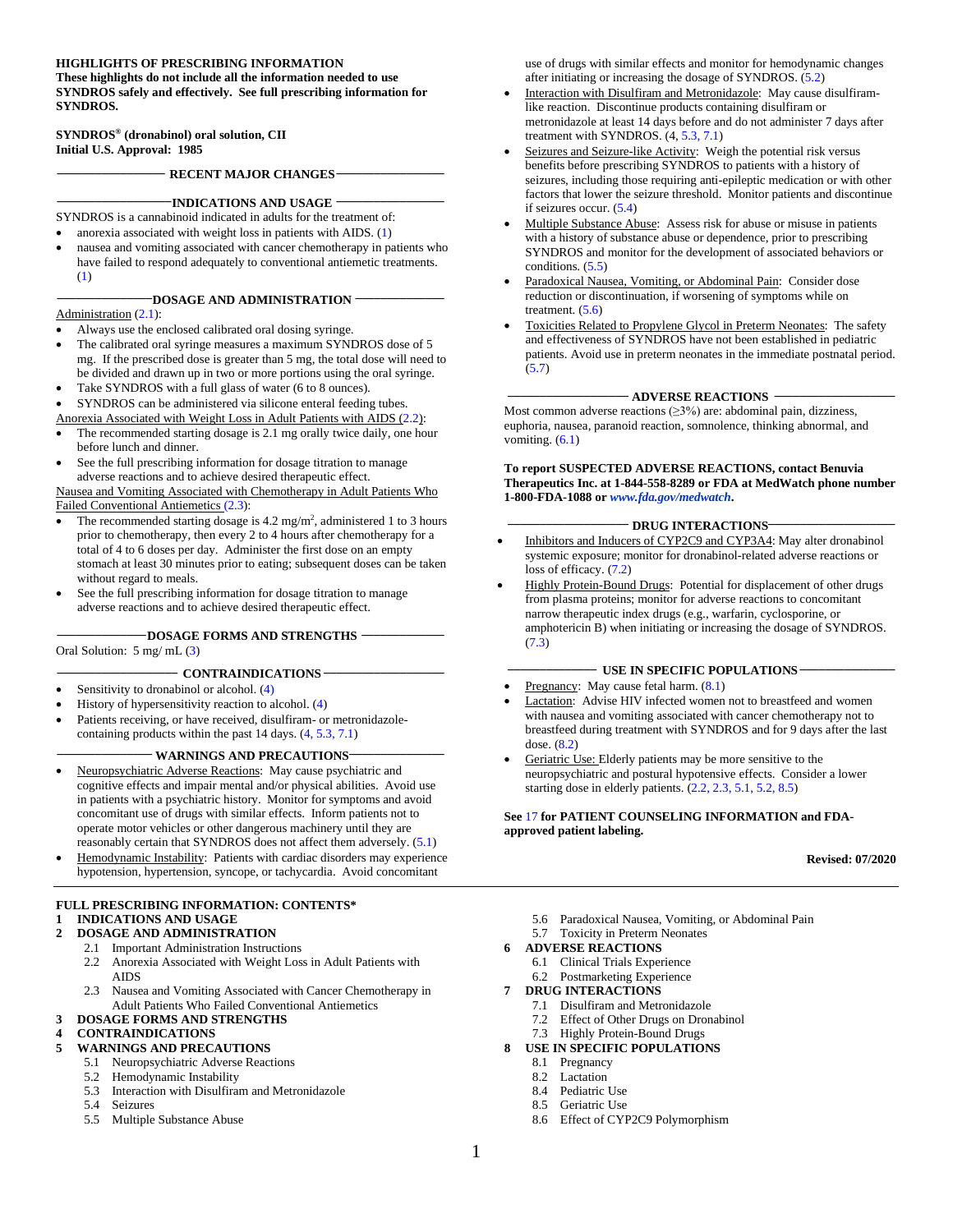#### **9 DRUG ABUSE AND DEPENDENCE**

- 9.1 Controlled Substance
- 9.2 Abuse
- 9.3 Dependence
- **10 OVERDOSAGE**
- **11 DESCRIPTION**
- **12 CLINICAL PHARMACOLOGY**
	- 12.1 Mechanism of Action
		- 12.2 Pharmacodynamics
		- 12.3 Pharmacokinetics

12.5 Pharmacogenomics **13 NONCLINICAL TOXICOLOGY**

- 13.1 Carcinogenesis, Mutagenesis, Impairment of Fertility
- **14 CLINICAL STUDIES**
- **16 HOW SUPPLIED/STORAGE AND HANDLING**
- **17 PATIENT COUNSELING INFORMATION**

\*Sections or subsections omitted from the full prescribing information are not listed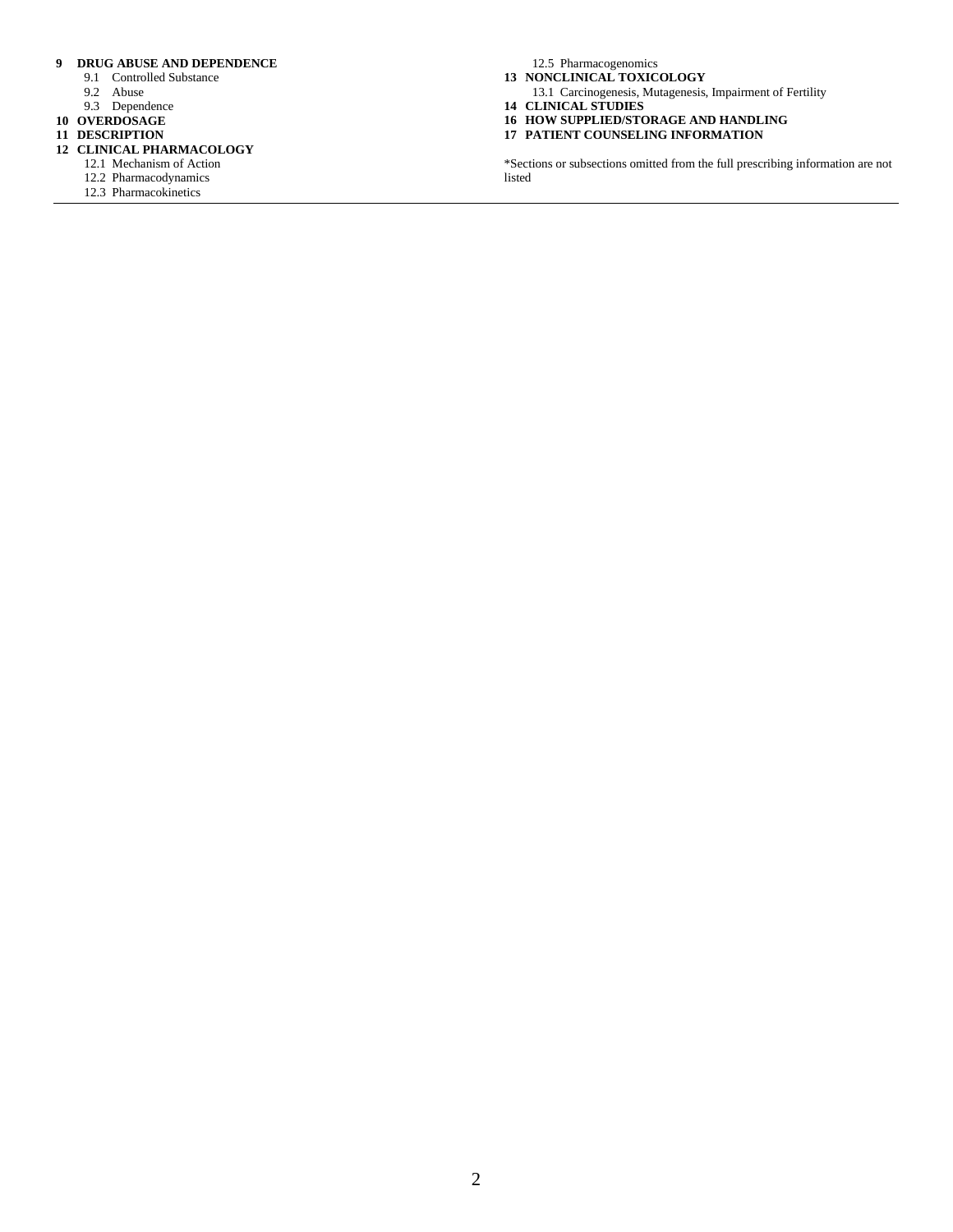### **FULL PRESCRIBING INFORMATION**

### **1 INDICATIONS AND USAGE**

SYNDROS is indicated in adults for the treatment of:

- anorexia associated with weight loss in patients with Acquired Immune Deficiency Syndrome (AIDS).
- nausea and vomiting associated with cancer chemotherapy in patients who have failed to respond adequately to conventional antiemetic treatments.

### **2 DOSAGE AND ADMINISTRATION**

#### **2.1 Important Administration Instructions**

Oral Administration

- Always use the enclosed calibrated oral dosing syringe when administering SYNDROS to ensure the dose is measured and administered accurately.
- The calibrated oral syringe measures a maximum SYNDROS dose of 5 mg. If the prescribed dose is greater than 5 mg, the total dose will need to be divided and drawn up in two or more portions using the oral syringe.
- Take each dose of SYNDROS with a full glass of water (6 to 8 ounces).
- For information on dosing SYNDROS with regard to meals, *see Dosage and Administration 2.2 and 2.3.*

Administration via Feeding Tube (silicone only, greater than or equal to 14 French)

SYNDROS can be administered via enteral feeding tubes that are manufactured using silicone, size greater than or equal to 14 French, such as Naso-Gastric (NG), Gastrostomy Tube (G-tube), Percutaneous Endoscopic Gastrostomy tube (PEG-tube) and Gastro-Jejunostomy tube (GJ-tube). Do not use tubes manufactured of polyurethane.

- 1. Draw up the prescribed dose with the calibrated dosing syringe packaged with SYNDROS.
- 2. If the prescribed dose is greater than 5 mg, the total dose will need to be divided and drawn up in two or more portions using the oral syringe.
- 3. Using the calibrated dosing syringe, administer the dose via the feeding tube.
- 4. Using a catheter-tip syringe, flush the feeding tube with 30 mL of water.

### **2.2 Anorexia Associated with Weight Loss in Adult Patients with AIDS**

#### Starting Dosage

The recommended adult starting dosage of SYNDROS is 2.1 mg orally twice daily, one hour before lunch and one hour before dinner.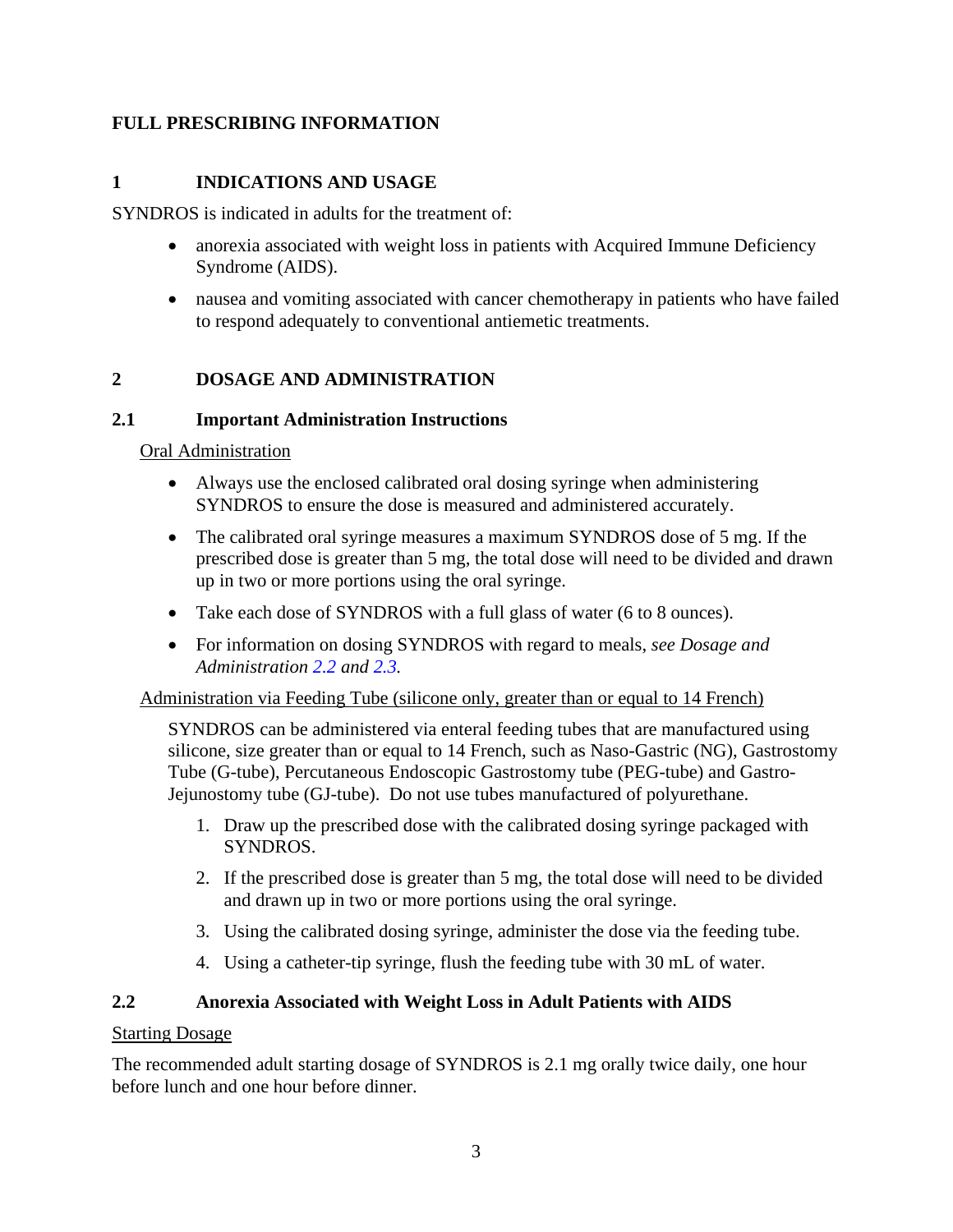In elderly patients, or patients unable to tolerate 2.1 mg twice daily, consider initiating SYNDROS at 2.1 mg once daily one hour before dinner or at bedtime to reduce the risk of central nervous system (CNS) symptoms *[see Use in Specific Populations (8.5)].*

Dosing later in the day may reduce the frequency of Central Nervous System (CNS) adverse reactions. CNS adverse reactions are dose-related *[see Warnings and Precautions (5.1)]*; therefore, monitor patients and reduce the dosage as needed. If CNS adverse reactions of feeling high, dizziness, confusion, and somnolence occur, they usually resolve in 1 to 3 days and usually do not require dosage reduction. If CNS adverse reactions are severe or persistent, reduce the dosage to 2.1 mg once daily one hour before dinner or in the evening at bedtime.

#### Dosage Titration

- If tolerated and further therapeutic effect is desired, the dosage may be increased gradually to 2.1 mg one hour before lunch and 4.2 mg one hour before dinner. Increase the dose of SYNDROS gradually in order to reduce the frequency of dose-related adverse reactions *[see Warnings and Precautions (5.1)]*.
- Most patients respond to 2.1 mg twice daily, but the dose may be further increased to 4.2 mg one hour before lunch and 4.2 mg one hour before dinner, as tolerated to achieve a therapeutic effect.
- Maximum Dosage: 8.4 mg twice daily.

## **2.3 Nausea and Vomiting Associated with Cancer Chemotherapy in Adult Patients Who Failed Conventional Antiemetics**

## Starting Dosage

The recommended starting dosage of SYNDROS is 4.2 mg/m<sup>2</sup> orally administered 1 to 3 hours prior to chemotherapy and then every 2 to 4 hours after chemotherapy for a total of 4 to 6 doses per day.

- Calculate the starting dose by following the steps below:
	- o Starting dose (mg) = Patient body surface area (BSA) in  $m^2$  multiplied by 4.2 mg/m<sup>2</sup>
	- o Round dose to the nearest 0.1 mg increment
	- o Convert from milligrams (mg) to milliliters (mL):
		- Starting dose (mg) rounded to the nearest 0.1 mg increment divided by  $5 =$ Starting dose in milliliters (mL)
	- o To correspond with the calibrated oral dosing syringe, the dose may need to be rounded to the nearest 0.1 mL increment.

In elderly patients, consider initiating SYNDROS at 2.1 mg/m<sup>2</sup> once daily 1 to 3 hours prior to chemotherapy to reduce the risk of CNS symptoms *[see Use in Specific Populations (8.5)].*

Because food delays the absorption of SYNDROS, administer the first dose on an empty stomach at least 30 minutes before eating. Subsequent doses can be taken without regard to meals.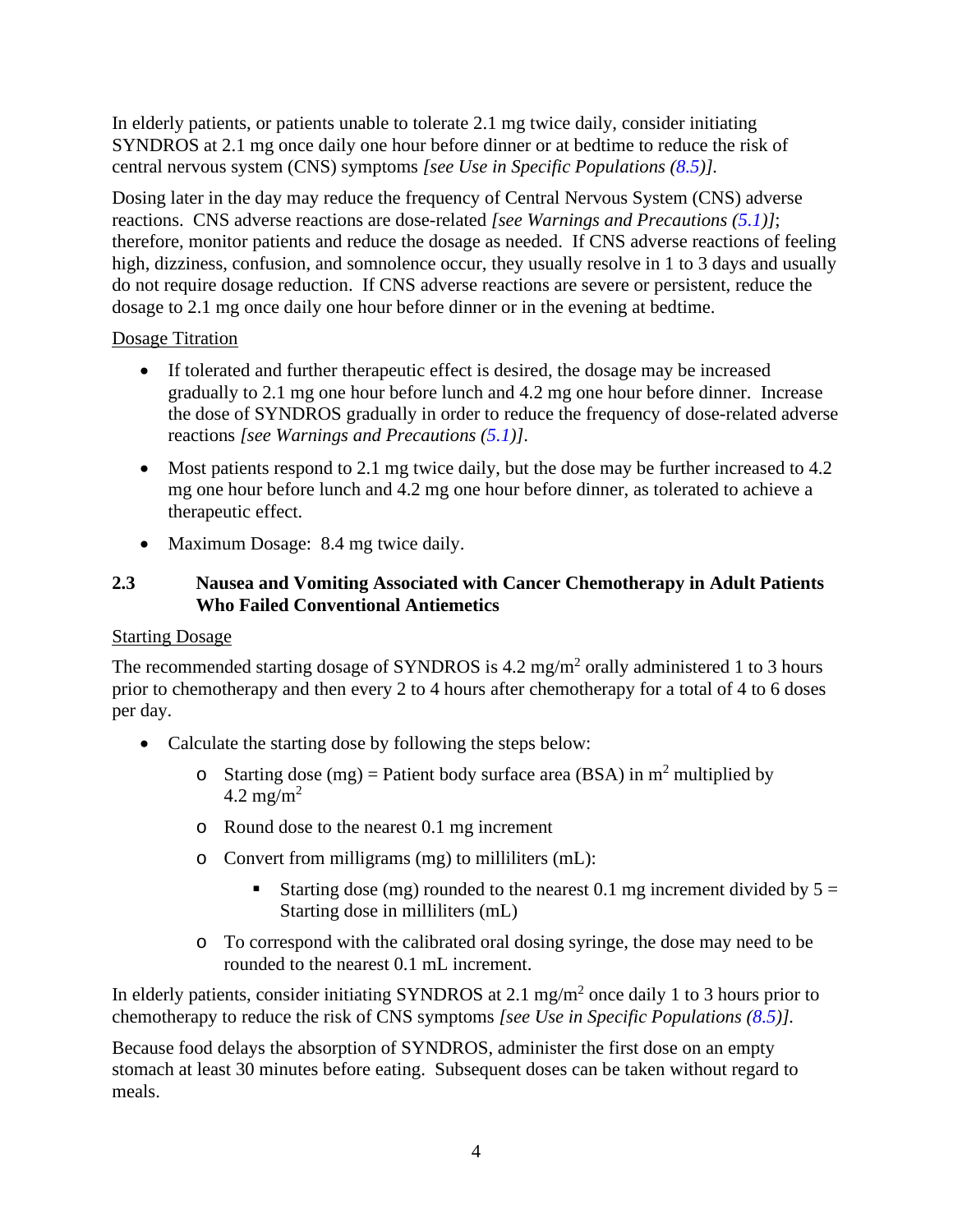Because food can substantially change the systemic exposure to dronabinol and its active metabolite, the timing of dosing in relation to meal times should be kept consistent for each chemotherapy cycle, once the dosage has been determined from the titration process.

Dosage Titration

- The dosage can be titrated to clinical response during a chemotherapy cycle or subsequent cycles, based upon initial effect, as tolerated to achieve a clinical effect, in increments of 2.1 mg/m<sup>2</sup>.
- Maximum Dosage:  $12.6 \text{ mg/m}^2$  per dose for 4 to 6 doses per day.
- Adverse reactions are dose-related and psychiatric symptoms increase significantly at the maximum dosage *[see Warnings and Precautions (5.1)].*

Monitor patients for adverse reactions and consider decreasing the dose to 2.1 mg once daily 1 to 3 hours prior to chemotherapy to reduce the risk of CNS adverse reactions.

# **3 DOSAGE FORMS AND STRENGTHS**

Oral Solution: 5 mg/mL, a clear, pale yellow to brown solution.

# **4 CONTRAINDICATIONS**

SYNDROS is contraindicated in patients:

- with a history of a hypersensitivity reaction to dronabinol. Reported hypersensitivity reactions to dronabinol include lip swelling, hives, disseminated rash, oral lesions, skin burning, flushing, throat tightness *[see Adverse Reactions (6.2)].*
- with a history of a hypersensitivity reaction to alcohol.
- who are receiving, or have recently received, disulfiram- or metronidazole-containing products within 14 days *[see Warning and Precautions (5.3)].* SYNDROS contains 50% (w/w) dehydrated alcohol and 5.5% (w/w) propylene glycol.

# **5 WARNINGS AND PRECAUTIONS**

# **5.1 Neuropsychiatric Adverse Reactions**

# Psychiatric Adverse Reactions

Dronabinol has been reported to exacerbate mania, depression, or schizophrenia. Prior to initiating treatment with SYNDROS, screen patients for a history of these illnesses. Avoid use in patients with a psychiatric history or, if the drug cannot be avoided, monitor patients for new or worsening psychiatric symptoms during treatment. Also, avoid concomitant use with other drugs that are associated with similar psychiatric effects.

# Cognitive Adverse Reactions

Use of SYNDROS has been associated with cognitive impairment and altered mental state. Reduce the dose of SYNDROS or discontinue use of SYNDROS if signs or symptoms of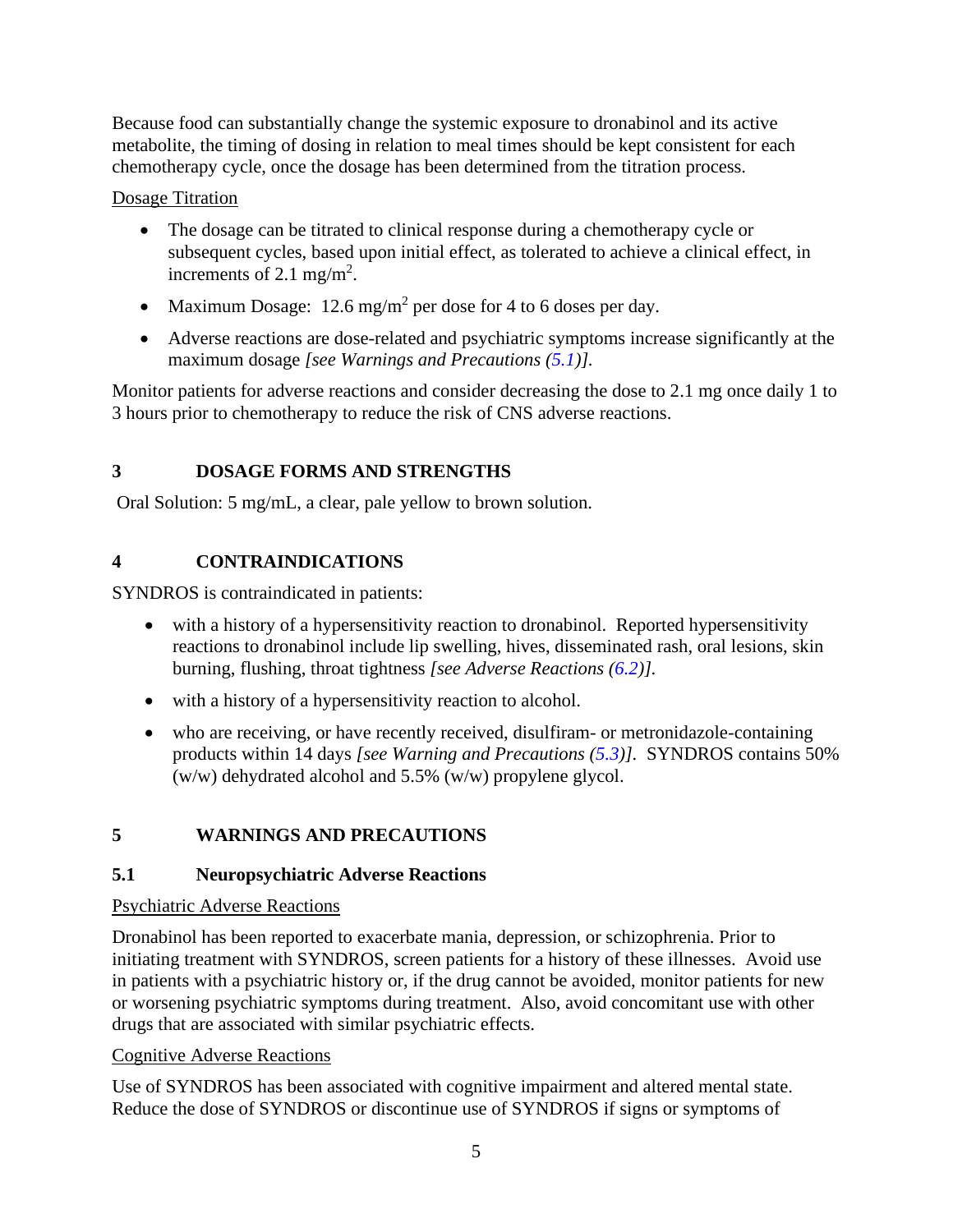cognitive impairment develop. Elderly and pediatric patients may be more sensitive to the neurological and psychoactive effects of SYNDROS *[see Use in Specific Populations (8.4, 8.5)]*.

# Hazardous Activities

SYNDROS can cause and may impair the mental and/or physical abilities required for the performance of hazardous tasks such as driving a motor vehicle or operating machinery. Concomitant use of other drugs that cause dizziness, confusion, sedation, or somnolence such as CNS depressants may increase this effect (e.g., barbiturates, benzodiazepines, lithium, opioids, buspirone, scopolamine, antihistamines, tricyclic antidepressants, other anticholinergic agents, and muscle relaxants). Inform patients not to operate motor vehicles or other dangerous machinery until they are reasonably certain that SYNDROS does not affect them adversely.

# **5.2 Hemodynamic Instability**

Patients may experience occasional hypotension, possible hypertension, syncope, or tachycardia while taking SYNDROS *[see Clinical Pharmacology (12.2)]*. Patients with cardiac disorders may be at higher risk. Avoid concomitant use of other drugs that are also associated with similar cardiac effects (e.g., amphetamines, other sympathomimetic agents, atropine, amoxapine, scopolamine, antihistamines, other anticholinergic agents, amitriptyline, desipramine, other tricyclic antidepressants). Monitor patients for changes in blood pressure, heart rate, and syncope after initiating or increasing the dosage of SYNDROS.

# **5.3 Interaction with Disulfiram and Metronidazole**

SYNDROS contains 50% (w/w) dehydrated alcohol and 5.5% (w/w) propylene glycol. Use of SYNDROS may cause a disulfiram-like reaction, characterized by abdominal cramps, nausea, vomiting, headaches, and flushing, in patients receiving disulfiram or other drugs that produce this reaction (e.g., metronidazole). Discontinue products containing disulfiram or metronidazole at least 14 days before starting treatment with SYNDROS and do not administer these products within 7 days of completing treatment with SYNDROS *[see Contraindications (4), Drug Interactions (7.3)]*.

When administered concomitantly with propylene glycol, ethanol competitively inhibits the metabolism of propylene glycol, which may lead to elevated concentrations of propylene glycol. However, the contribution of propylene glycol, if any, to the interaction between disulfiram and SYNDROS is unknown.

# **5.4 Seizures**

Seizures and seizure-like activity have been reported in patients receiving dronabinol.

Weigh this potential risk against the benefits before prescribing SYNDROS to patients with a history of seizures, including those receiving anti-epileptic medication or with other factors that can lower the seizure threshold. Monitor patients with a history of seizure disorders for worsened seizure control during SYNDROS therapy.

If a seizure occurs, advise patients to discontinue SYNDROS and contact a healthcare provider immediately.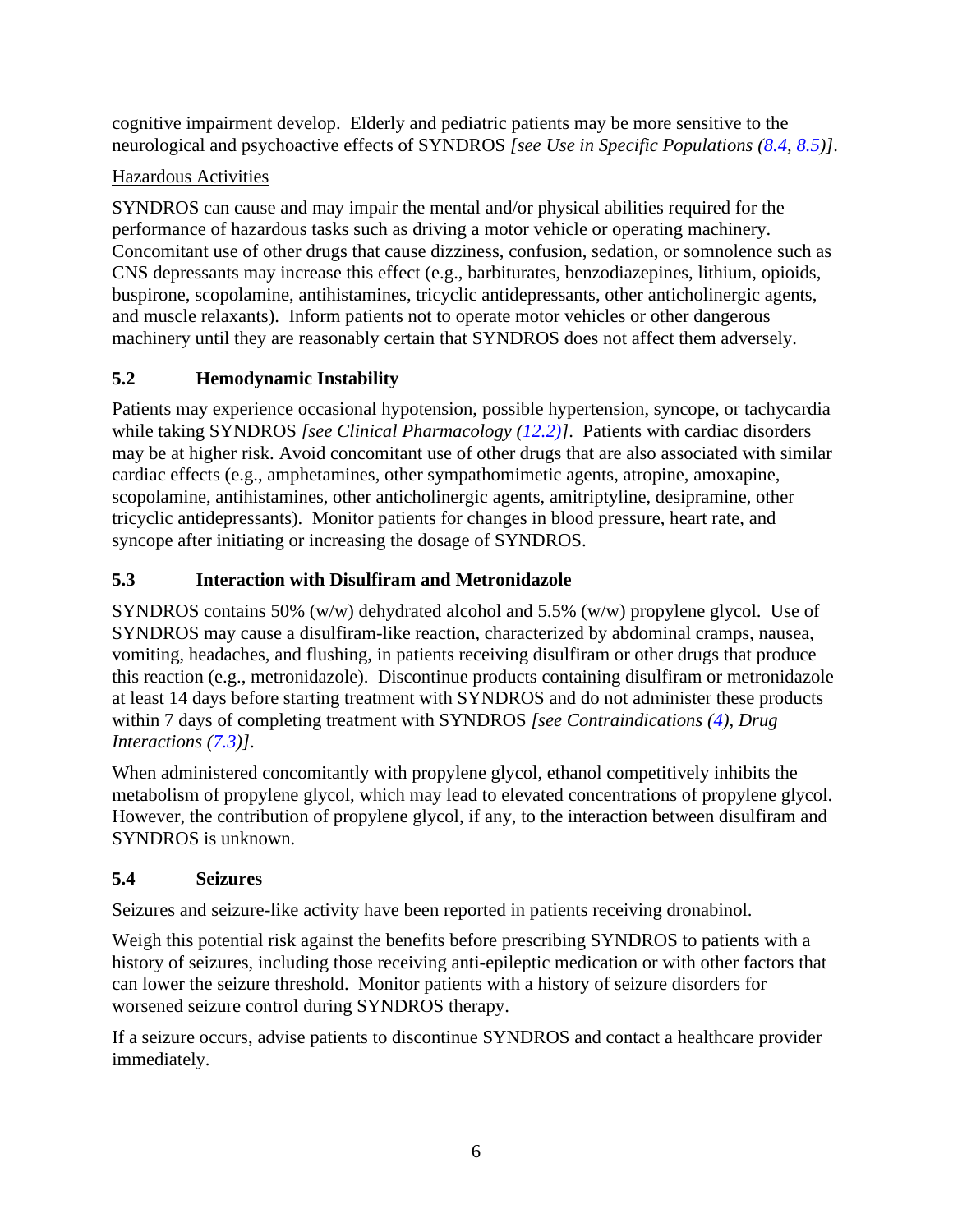## **5.5 Multiple Substance Abuse**

Patients with a history of substance abuse or dependence, including marijuana or alcohol, may be more likely to abuse SYNDROS as well. SYNDROS contains 50% (w/w) dehydrated alcohol.

Assess each patient's risk for abuse or misuse prior to prescribing SYNDROS and monitor patients with a history of substance abuse during treatment with SYNDROS for the development of these behaviors or conditions.

## **5.6 Paradoxical Nausea, Vomiting, or Abdominal Pain**

New or worsening nausea, vomiting, or abdominal pain can occur during treatment with synthetic delta-9 tetrahydrocannabinol (delta-9-THC), the active ingredient in SYNDROS. In some cases, these adverse reactions were severe (e.g., dehydration, electrolyte abnormalities) and required dose reduction or drug discontinuation. Symptoms are similar to cannabinoid hyperemesis syndrome (CHS), which is described as cyclical events of abdominal pain, nausea, and vomiting in chronic, long-term users of delta-9-THC products.

Because patients may not recognize these symptoms as abnormal, it is important to specifically ask patients or their caregivers about the development or worsening of nausea, vomiting, or abdominal pain while being treated with SYNDROS. Consider dose reduction or discontinuing SYNDROS if a patient develops worsening nausea, vomiting, or abdominal pain while on treatment.

## **5.7 Toxicity in Preterm Neonates**

SYNDROS contains the excipients dehydrated alcohol (50%, w/w) and propylene glycol (5.5%, w/w). When administered concomitantly with propylene glycol, ethanol competitively inhibits the metabolism of propylene glycol, which may lead to elevated concentrations of propylene glycol. Preterm neonates may be at increased risk of propylene glycol-associated adverse reactions due to a diminished ability to metabolize propylene glycol, thereby, leading to accumulation.

The safety and effectiveness of SYNDROS have not been established in pediatric patients. Avoid SYNDROS in preterm neonates in the immediate postnatal period because of possible propylene glycol-associated toxicities including: hyperosmolarity, with or without lactic acidosis, renal toxicity, CNS depression (including stupor, coma, and apnea), seizures, hypotonia, cardiac arrhythmias, electrocardiogram (ECG) changes, and hemolysis.

# **6 ADVERSE REACTIONS**

# **6.1 Clinical Trials Experience**

Because clinical trials are conducted under widely varying conditions, adverse reaction rates observed in the clinical trials of a drug cannot be directly compared to rates in the clinical trials of another drug and may not reflect the rates observed in practice.

The following serious adverse reactions are described below and elsewhere in the labeling.

• Neuropsychiatric Adverse Reactions *[see Warnings and Precautions (5.1)]*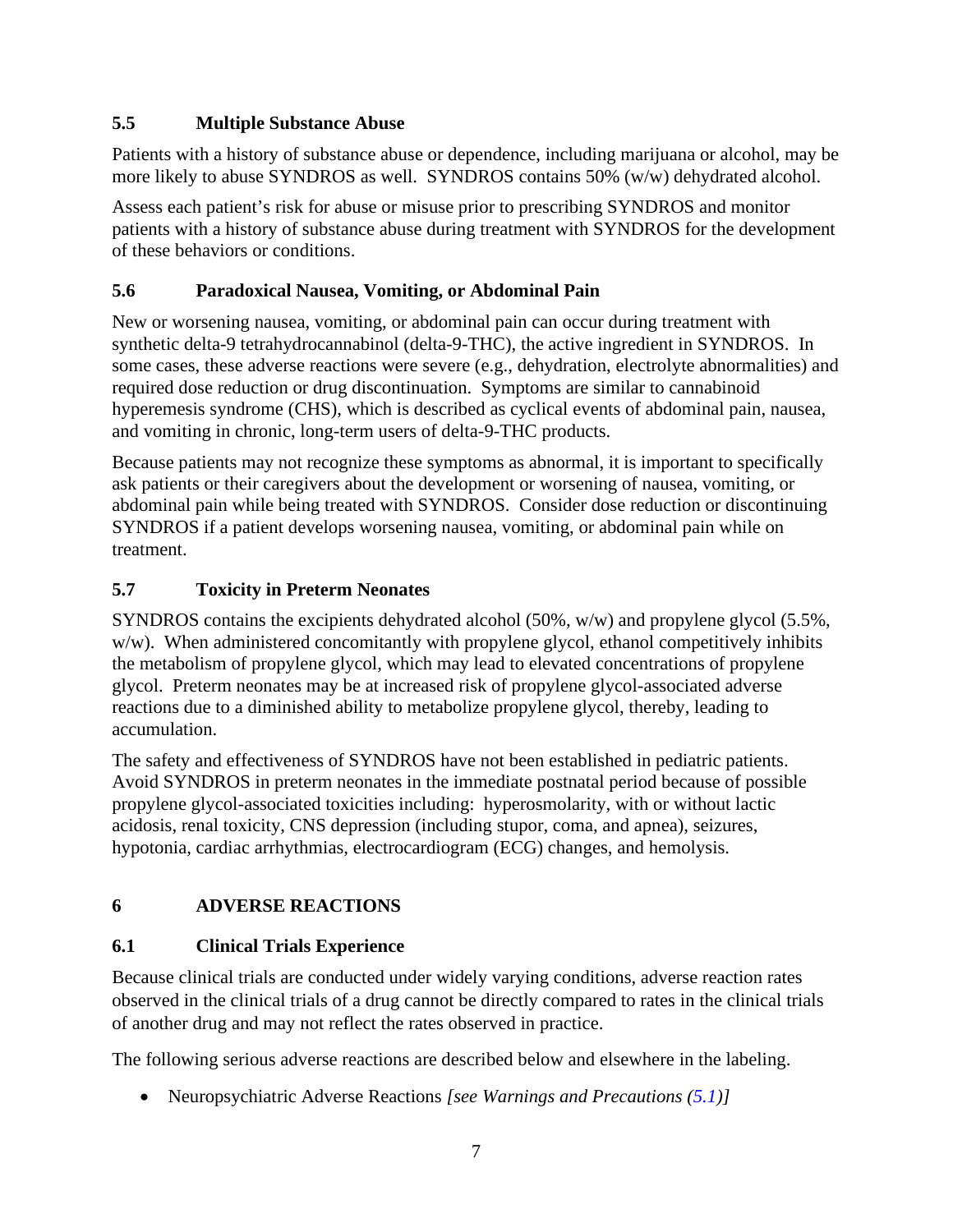- Hemodynamic Instability *[see Warnings and Precautions (5.2)]*
- Seizures *[see Warnings and Precautions (5.4)]*
- Paradoxical Nausea, Vomiting, and Abdominal Pain *[see Warnings and Precautions (5.6)]*
- Toxicity in Preterm Neonates *[see Warnings and Precautions (5.7)]*

The safety of SYNDROS has been established based on studies of dronabinol capsules. Studies of AIDS-related weight loss included 157 patients receiving dronabinol capsules and 67 receiving placebo. Studies of nausea and vomiting related to cancer chemotherapy included 317 patients receiving dronabinol capsules and 68 receiving placebo. In the tables below is a summary of the adverse reactions in 474 patients exposed to dronabinol capsules in studies.

Studies of different durations were combined by considering the first occurrence of adverse reactions during the first 28 days.

A cannabinoid dose-related "high" (easy laughing, elation and heightened awareness) has been reported by patients receiving dronabinol capsules in both the antiemetic (24%) and the lower dose appetite stimulant clinical trials (8%). The most frequently reported adverse experiences in patients with AIDS during placebo-controlled clinical trials involved the CNS and were reported by 33% of patients receiving dronabinol capsules. About 25% of patients reported a CNS adverse reaction during the first 2 weeks and about 4% reported such a reaction each week for the next 6 weeks thereafter.

#### Common Adverse Reactions

The following adverse reactions were reported in clinical trials of dronabinol capsules at an incidence greater than 1%.

| <b>System Organ Class</b>     | <b>Adverse Reactions</b>                                                                                                                                            |
|-------------------------------|---------------------------------------------------------------------------------------------------------------------------------------------------------------------|
| General                       | Asthenia                                                                                                                                                            |
| Cardiovascular                | Palpitations, tachycardia, vasodilation/facial flush                                                                                                                |
| Gastrointestinal              | Abdominal pain*, nausea*, vomiting*                                                                                                                                 |
| <b>Central Nervous System</b> | Dizziness*, euphoria*, paranoid reaction*, somnolence*,<br>thinking abnormal*, amnesia, anxiety/nervousness, ataxia,<br>confusion, depersonalization, hallucination |

\*Actual Incidence 3% to 10%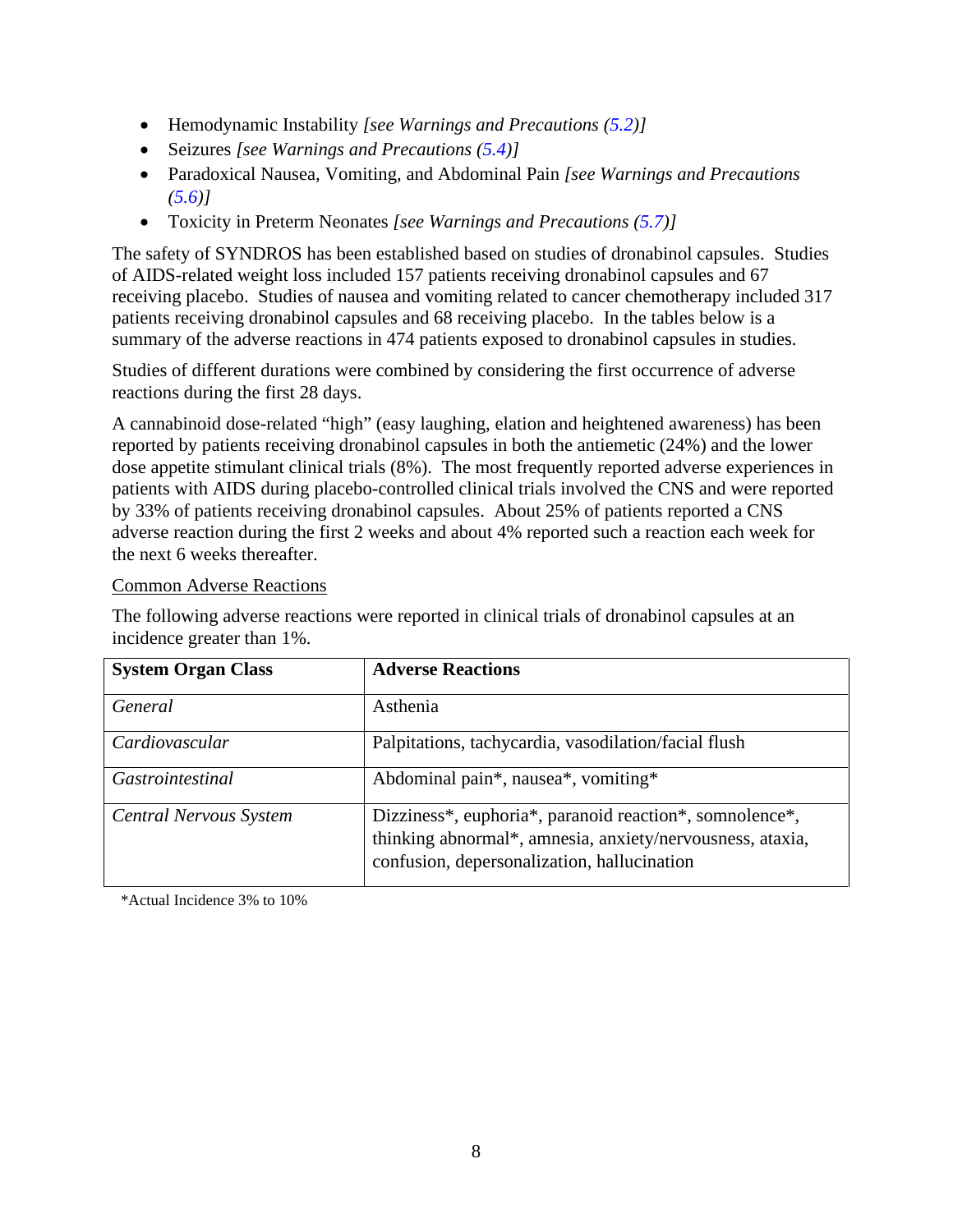### Less Common Adverse Reactions

The following adverse reactions were reported in clinical trials of dronabinol capsules at an incidence less than or equal to 1%.

| <b>System Organ Class</b>     | <b>Adverse Reactions</b>                                                   |
|-------------------------------|----------------------------------------------------------------------------|
| General                       | Chills, headache, malaise                                                  |
| Cardiovascular                | Hypotension, conjunctival injection [see Clinical<br>Pharmacology $(12.2)$ |
| <i>Gastrointestinal</i>       | Diarrhea, fecal incontinence, anorexia, hepatic<br>enzyme elevation        |
| <i>Musculoskeletal</i>        | <b>Myalgias</b>                                                            |
| <b>Central Nervous System</b> | Depression, nightmares, speech difficulties, tinnitus                      |
| Respiratory                   | Cough, rhinitis, sinusitis                                                 |
| <b>Skin</b>                   | Flushing, sweating                                                         |
| Sensory                       | Vision difficulties                                                        |

## **6.2 Postmarketing Experience**

The following adverse reactions have been identified during post-approval use of another oral formulation of dronabinol. Because these reactions are reported voluntarily from a population of uncertain size, it is not always possible to reliably estimate their frequency or establish a causal relationship to drug exposure.

*General disorders and administration site conditions:* fatigue.

*Hypersensitivity reactions*: lip swelling, hives, disseminated rash, oral lesions, skin burning, flushing, throat tightness *[see Contraindications (4)]*.

*Injury, poisoning and procedural complications*: fall *[see Use in Specific Populations (8.5)]*.

*Nervous system disorders:* seizures *[see Warnings and Precautions (5.4)]*, disorientation, movement disorder, loss of consciousness.

*Psychiatric disorders:* delirium, insomnia, panic attack.

*Vascular disorders*: syncope *[see Warnings and Precautions (5.2)].*

# **7 DRUG INTERACTIONS**

#### **7.1 Disulfiram and Metronidazole**

SYNDROS contains 50% (w/w) dehydrated alcohol and 5.5% (w/w) propylene glycol, which can produce disulfiram-like reactions when co-administered with disulfiram or other drugs that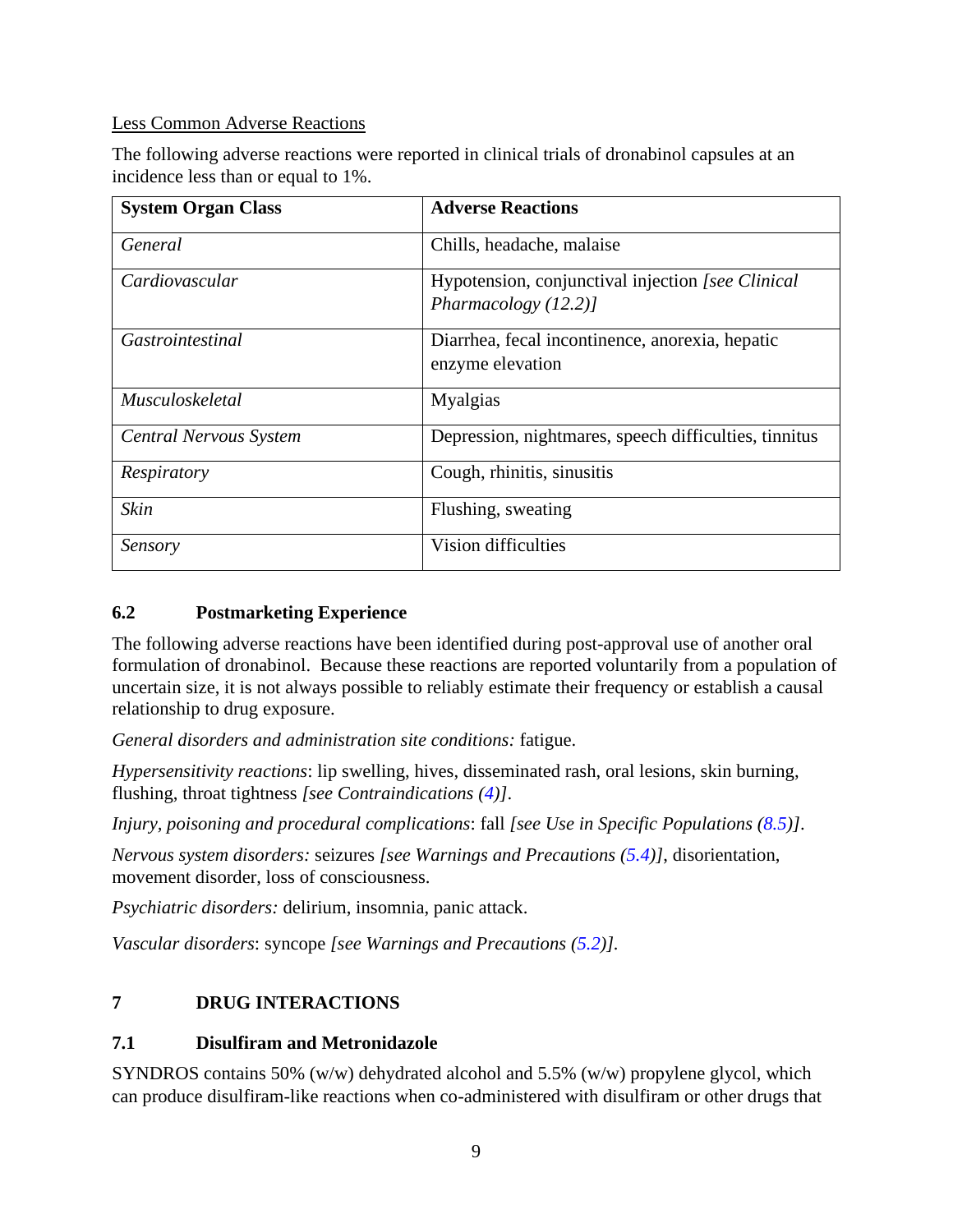produce this reaction (e.g., metronidazole). Discontinue products containing disulfiram or metronidazole at least 14 days before starting treatment with SYNDROS and do not administer these products within 7 days of completing treatment with SYNDROS *[see Contraindications (4), Warnings and Precautions (5.3)]*.

When administered concomitantly with propylene glycol, ethanol competitively inhibits the metabolism of propylene glycol, which may lead to elevated concentrations of propylene glycol. However, the contribution of propylene glycol, if any, to the interaction between disulfiram and SYNDROS is unknown.

## **7.2 Effect of Other Drugs on Dronabinol**

Dronabinol is primarily metabolized by CYP2C9 and CYP3A4 enzymes. Inhibitors of these enzymes may increase, while inducers may decrease, the systemic exposure of dronabinol and/or its active metabolite resulting in an increase in dronabinol-related adverse reactions or loss of efficacy of SYNDROS.

Monitor for increased dronabinol-related adverse reactions when SYNDROS is co-administered with inhibitors of CYP2C9 (e.g., amiodarone, fluconazole) and inhibitors of CYP3A4 enzymes (e.g., ketoconazole, itraconazole, clarithromycin, ritonavir, erythromycin, grapefruit juice).

# **7.3 Highly Protein-Bound Drugs**

Dronabinol is highly bound to plasma proteins, and therefore, might displace and increase the free fraction of other concomitantly administered protein-bound drugs. Although this displacement has not been confirmed in vivo, monitor patients for increased adverse reactions to narrow therapeutic index drugs (e.g., warfarin, cyclosporine, amphotericin B) when initiating treatment or increasing the dosage of SYNDROS.

# **8 USE IN SPECIFIC POPULATIONS**

# **8.1 Pregnancy**

## Risk Summary

SYNDROS, a synthetic cannabinoid containing alcohol, may cause fetal harm. Avoid use of SYNDROS in pregnant women. Although there is little published data on the use of synthetic cannabinoids during pregnancy, use of cannabis (e.g., marijuana) and use of alcohol during pregnancy have been associated with adverse fetal/neonatal outcomes *[see Clinical Considerations]*. Cannabinoids have been found in the umbilical cord blood from pregnant women who smoke cannabis. In animal reproduction studies, no teratogenicity was reported in mice administered dronabinol at up to 30 times the MRHD (maximum recommended human doses) and up to 5 times the MRHD for patients with AIDS and cancer, respectively. Similar findings were reported in pregnant rats administered dronabinol at up to 5 to 20 times the MRHD and 3 times the MRHD for patients with AIDS and cancer, respectively. Decreased maternal weight gain and number of viable pups and increased fetal mortality and early resorptions were observed in both species at doses which induced maternal toxicity. In published studies, offspring of pregnant rats administered delta-9-THC during and after organogenesis have been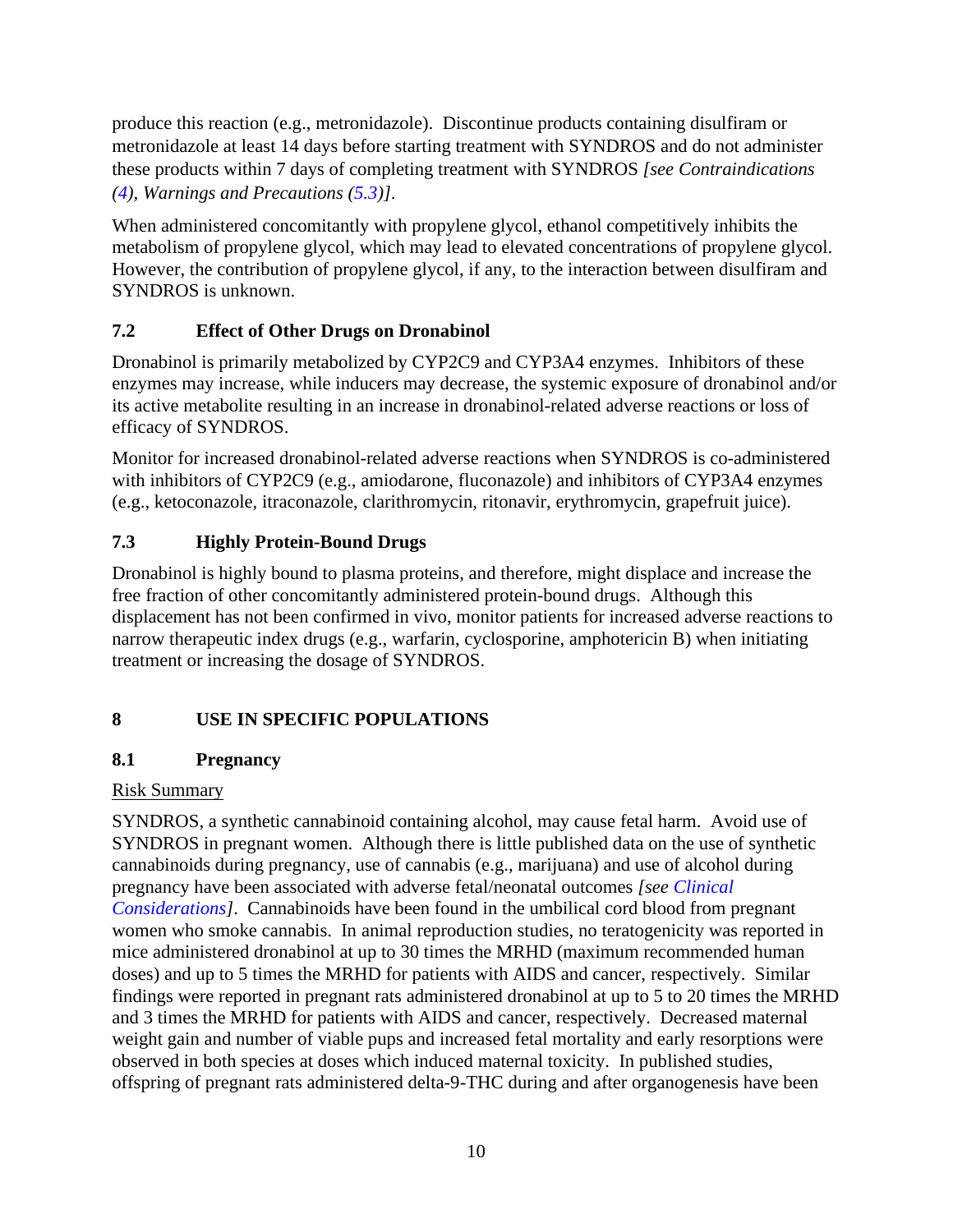reported to exhibit neurotoxicity with adverse effects on brain development, including abnormal neuronal connectivity and impairments in cognitive and motor function *[see Data]*.

The estimated background risk of major birth defects and miscarriage for the indicated populations are unknown. In the U.S. general population, the estimated background risk of major birth defects and miscarriage in clinically recognized pregnancies is 2 to 4% and 15 to 20%, respectively.

## Clinical Considerations

## *Fetal/Neonatal Adverse Reactions*

Published studies suggest that during pregnancy, the use of cannabis, which includes THC, whether for recreational or medicinal purposes, may increase the risk of adverse fetal/neonatal outcomes including fetal growth restriction, low birth weight, preterm birth, small-for-gestational age, admission to the NICU, and stillbirth. Therefore, use of cannabis during pregnancy should be avoided.

SYNDROS contains alcohol. Published studies have demonstrated that alcohol is associated with fetal harm including central nervous system abnormalities, behavioral disorders, and impaired intellectual development. Avoid use of SYNDROS in pregnant women.

## Data

## *Human Data*

Delta-9-THC has been measured in the cord blood of some infants whose mothers reported prenatal use of cannabis, suggesting that dronabinol may cross the placenta to the fetus during pregnancy. The effects of delta-9-THC on the fetus are not known.

## *Animal Data*

The recommended dose ranges for SYNDROS in AIDS and cancer patients are designed to achieve the same systemic exposure ranges as with the recommended dose ranges for dronabinol capsules. Therefore, animal to human dose multiples, as shown below, are based on the MRHDs (maximum recommended human doses) for dronabinol capsules, instead of the MRHDs for SYNDROS, which are 15% lower. This approach for dose comparison between animals and humans is supported by the demonstrated difference in dronabinol bioavailability between SYNDROS and dronabinol capsules.

Reproduction studies with dronabinol have been performed in mice at 15 to 450 mg/m<sup>2</sup>, equivalent to 1 to 30 times the MRHD of 15 mg/m<sup>2</sup>/day (dronabinol capsules) in AIDS patients or 0.2 to 5 times the MRHD of 90 mg/m<sup>2</sup>/day (dronabinol capsules) in cancer patients, and in rats at 74 to 295 mg/m<sup>2</sup> (equivalent to 5 to 20 times the MRHD of 15 mg/m<sup>2</sup>/day in AIDS patients or 0.8 to 3 times the MRHD of 90 mg/m<sup>2</sup>/day in cancer patients). These studies have revealed no evidence of teratogenicity due to dronabinol. At these dosages in mice and rats, dronabinol decreased maternal weight gain and number of viable pups and increased fetal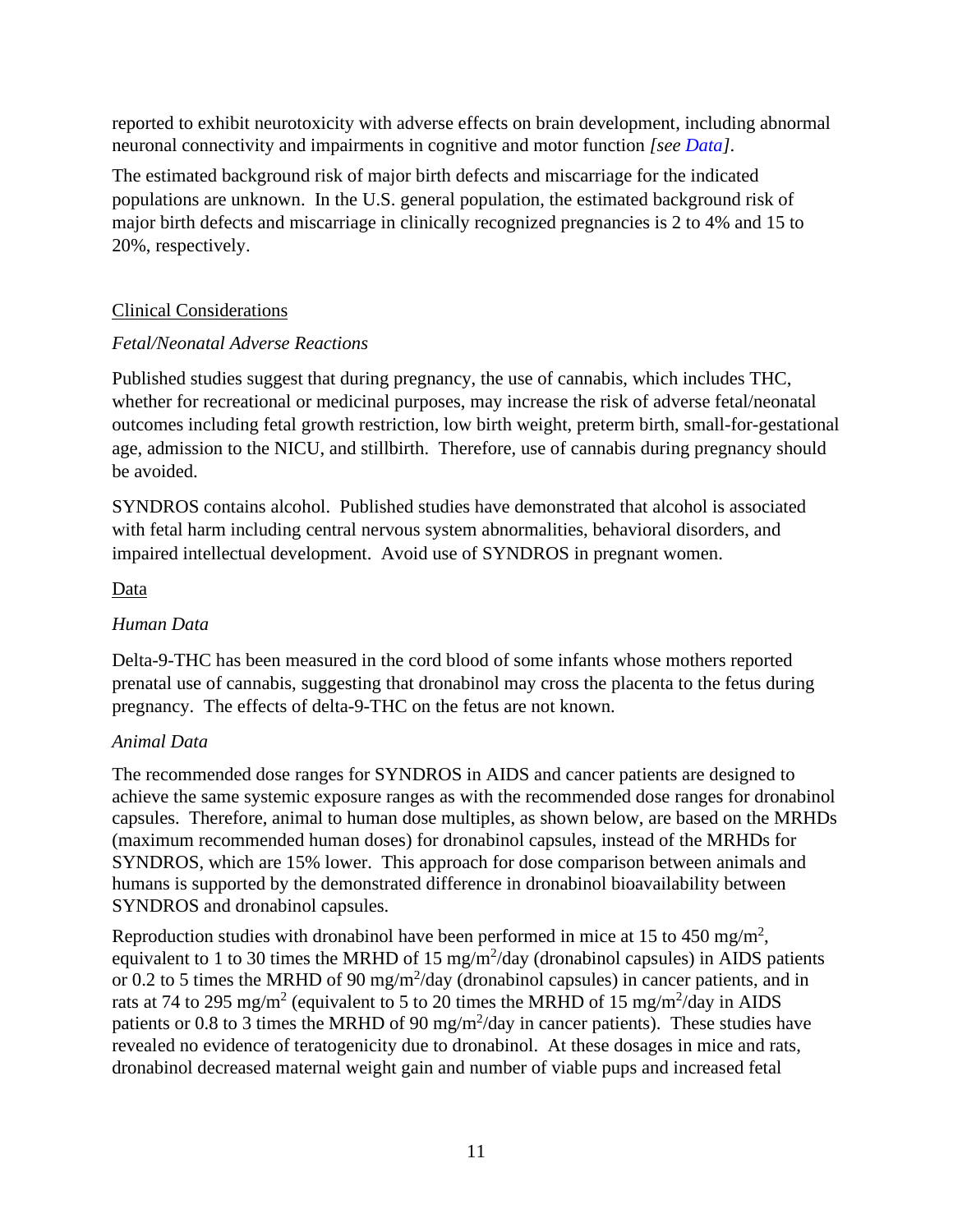mortality and early resorptions. Such effects were dose dependent and less apparent at lower doses that produced less maternal toxicity.

Review of published literature indicates that the endocannabinoid system plays a role in neurodevelopmental processes such as neurogenesis, migration, and synaptogenesis. Exposure of pregnant rats to delta-9-THC (during and after organogenesis) may modulate these processes to result in abnormal patterns of neuronal connectivity and subsequent cognitive impairments in the offspring. Nonclinical toxicity studies in pregnant rats and newborn pups have shown prenatal exposure to THC that resulted in impairment of motor function, alteration in synaptic activity, and interference in cortical projection of neuron development in the offspring. Prenatal exposure has shown effects on cognitive function such as learning, short- and long-term memory, attention, decreased ability to remember task, and ability to discriminate between novel and same objects. Overall, prenatal exposure to THC has resulted in significant and long-term changes in brain development, cognition, and behavior in rat offspring.

## **8.2 Lactation**

## Risk Summary

For mothers infected with the Human Immunodeficiency Virus (HIV), the Centers for Disease Control and Prevention recommend that HIV-infected mothers not breastfeed their infants to avoid risking postnatal transmission of HIV. Because of the potential for HIV transmission (in HIV-negative infants) and serious adverse reactions in a breastfed infant, instruct mothers not to breastfeed if they are receiving SYNDROS.

For mothers with nausea and vomiting associated with cancer chemotherapy, there are limited data on the presence of dronabinol in human milk, the effects on the breastfed infant, or the effects on milk production. The reported effects of inhaled cannabis transferred to the breastfeeding infant have been inconsistent and insufficient to establish causality. Because of the possible adverse effects from SYNDROS on the breastfeeding infant, advise women with nausea and vomiting associated with cancer chemotherapy not to breastfeed during treatment with SYNDROS and for 9 days after the last dose.

# **8.4 Pediatric Use**

The safety and effectiveness of SYNDROS have not been established in pediatric patients.

Pediatric patients may be more sensitive to neurological and psychoactive effects of SYNDROS *[see Warnings and Precautions (5.1)]*. SYNDROS contains the excipients 50% (w/w) dehydrated alcohol and 5.5% (w/w) propylene glycol. Ethanol competitively inhibits the metabolism of propylene glycol, which may lead to elevated concentrations of propylene glycol. Preterm neonates may be at increased risk of propylene glycol-associated adverse events due to diminished ability to metabolize propylene glycol, thereby, leading to accumulation *[see Warnings and Precautions (5.7)]*.

# **8.5 Geriatric Use**

Clinical studies of dronabinol capsules in AIDS and cancer patients did not include sufficient numbers of subjects aged 65 and over to determine whether they respond differently from younger subjects.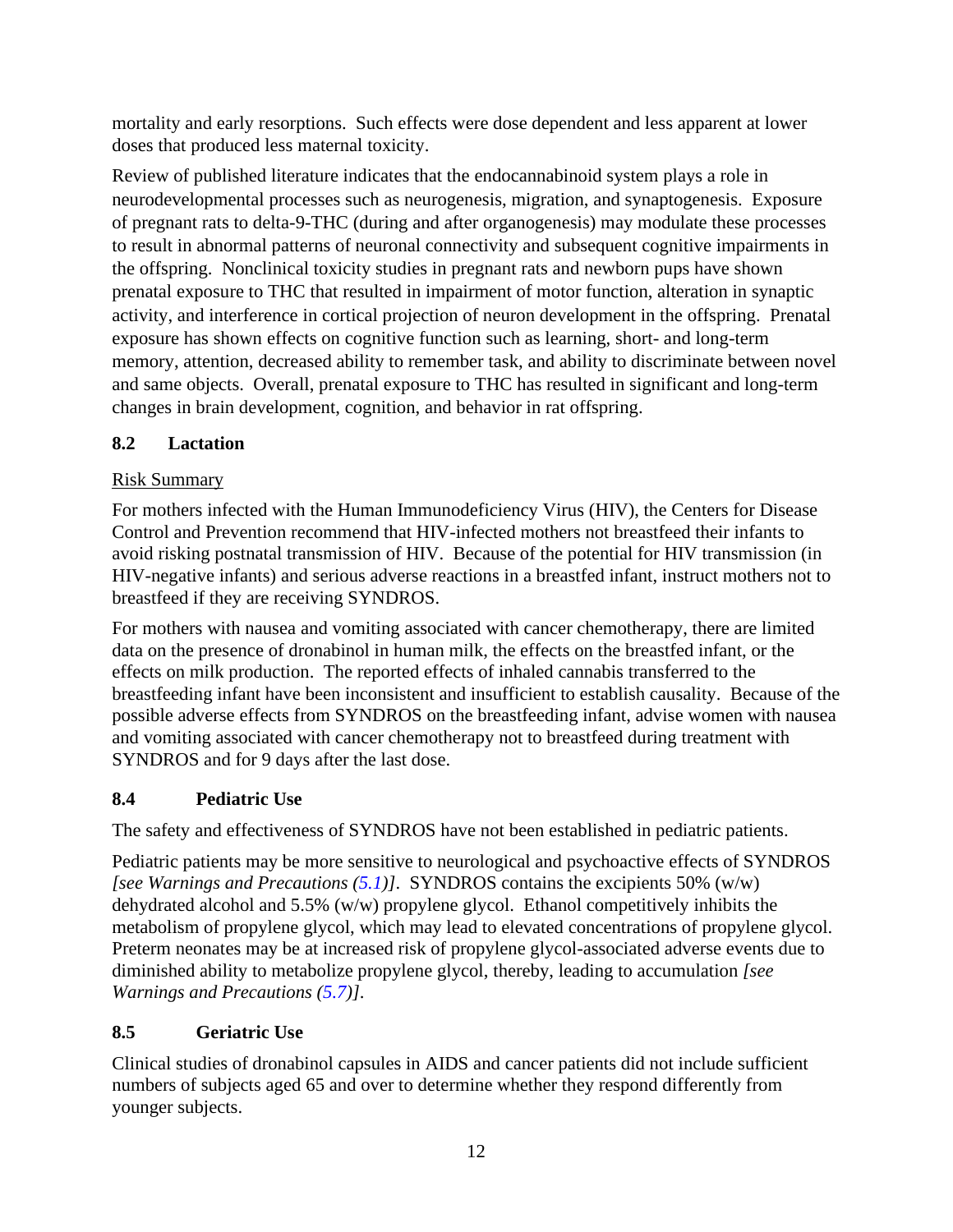Elderly patients may be more sensitive to the neuropsychiatric and postural hypotensive effects of SYNDROS *[see Warnings and Precautions (5.1, 5.2)].*

Elderly patients with dementia are at increased risk for falls as a result of their underlying disease state, which may be exacerbated by the CNS effects of somnolence and dizziness associated with SYNDROS *[see Warnings and Precautions (5.1)]*. These patients should be monitored closely and placed on fall precautions prior to initiating SYNDROS therapy*.* In antiemetic studies, no difference in efficacy was apparent in patients greater than 55 years of age compared to younger patients.

In general, dose selection for an elderly patient should be cautious, usually starting at the low end of the dosing range, reflecting the greater frequency of falls, decreased hepatic, renal, or cardiac function, increased sensitivity to psychoactive effects, and of concomitant disease or other drug therapy *[see Dosage and Administration (2.2, 2.3)].*

## **8.6 Effect of CYP2C9 Polymorphism**

Published data suggest that systemic clearance of dronabinol may be reduced and concentrations may be increased in presence of CYP2C9 genetic polymorphism. Monitoring for increased adverse reactions is recommended in patients known to carry genetic variants associated with diminished CYP2C9 function *[see Clinical Pharmacology (12.5)].*

# **9 DRUG ABUSE AND DEPENDENCE**

# **9.1 Controlled Substance**

SYNDROS contains dronabinol oral solution, a Schedule II controlled substance.

# **9.2 Abuse**

SYNDROS contains dronabinol, the main psychoactive component in marijuana. Ingestion of high doses of dronabinol increases the risk of psychiatric adverse reactions if abused or misused, while continued administration can lead to addiction. Psychiatric adverse reactions may include psychosis, hallucinations, depersonalization, mood alteration, and paranoia.

*In vitro* studies demonstrate that SYNDROS can be easily and effectively abused without manipulation. SYNDROS contains 50% (w/w) dehydrated alcohol *[see Warning and Precautions (5.5)].*

In a randomized, single-dose, double-blind, placebo- and active-controlled crossover pharmacodynamic study of 43 experienced marijuana smokers, "drug liking" responses and safety of SYNDROS were compared with placebo and dronabinol in sesame oil oral capsules. Treatment arms were 10 mg and 30 mg dronabinol capsules, 10 mg and 30 mg dronabinol from SYNDROS, and placebo oral solution and capsules. Greater "drug liking" scores were reported with the 30 mg dose, compared with the 10 mg dose, for both SYNDROS and dronabinolcontaining capsules. Overall, the pharmacodynamic results from this study demonstrated no statistically significant differences in various measures of drug liking for the doses taken, though the SYNDROS results were consistently greater than those of dronabinol capsules. Similarly, observed adverse reactions were greater for SYNDROS. The pharmacodynamic and safety effects of SYNDROS following multiple doses have not been evaluated.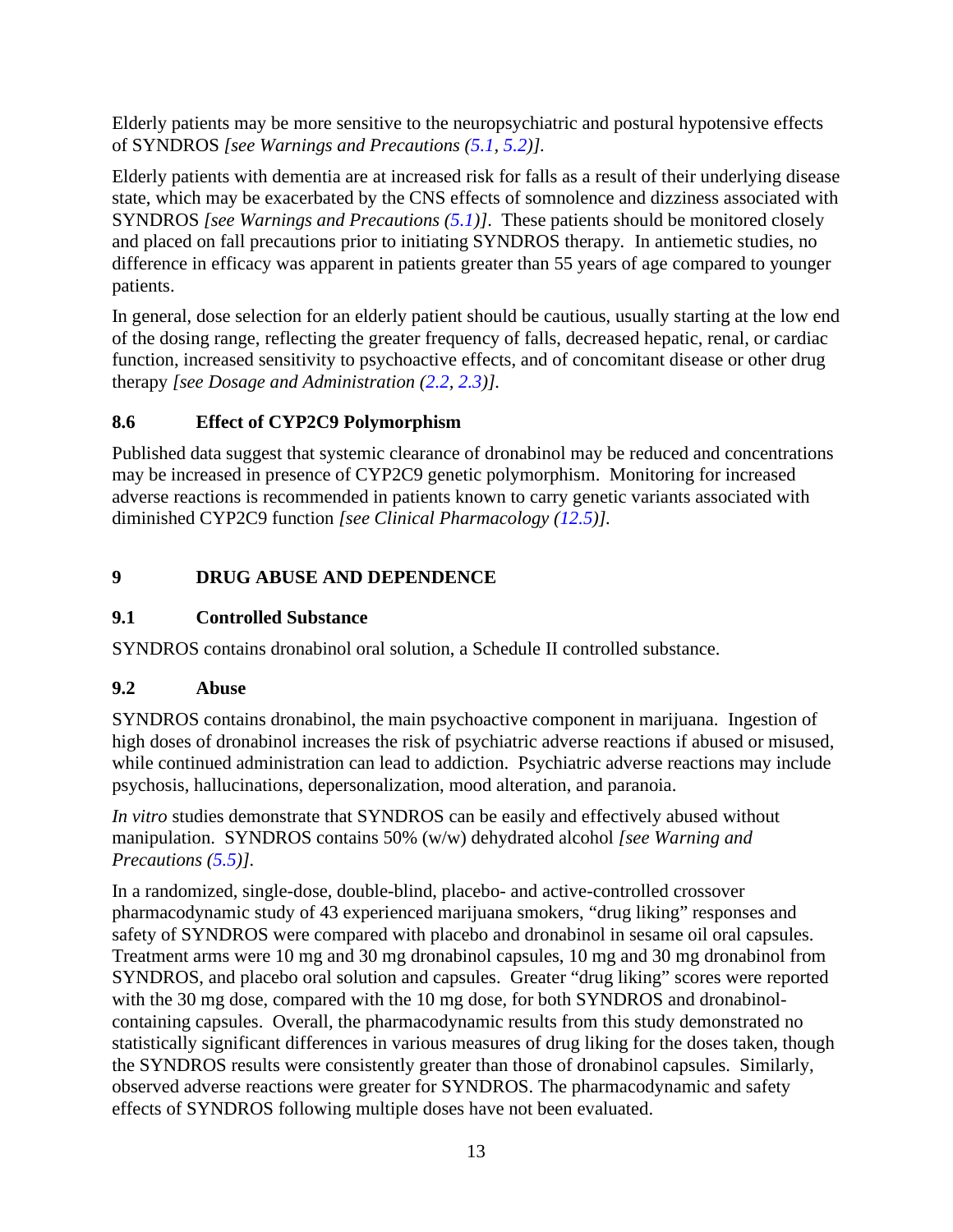Patients should be instructed to keep SYNDROS in a secure place out of reach of others for whom the medication has not been prescribed.

## **9.3 Dependence**

Physical dependence is a state that develops as a result of physiological adaptation in response to repeated drug use. Physical dependence manifests by drug class-specific withdrawal symptoms after abrupt discontinuation or a significant dose reduction of a drug. The appearance of a withdrawal syndrome when administration of the drug is terminated is the only actual evidence of physical dependence. Physical dependence can develop during chronic therapy with SYNDROS and develops after chronic abuse of marijuana.

A withdrawal syndrome was reported after the abrupt discontinuation of dronabinol capsules in subjects receiving dosages of 210 mg per day for 12 to 16 consecutive days. Within 12 hours after discontinuation, subjects manifested symptoms such as irritability, insomnia, and restlessness. By approximately 24 hours post-dronabinol discontinuation, withdrawal symptoms intensified to include "hot flashes", sweating, rhinorrhea, loose stools, hiccoughs, and anorexia. These withdrawal symptoms gradually dissipated over the next 48 hours.

Electroencephalographic changes consistent with the effects of drug withdrawal (hyperexcitation) were recorded in patients after abrupt dechallenge. Patients also complained of disturbed sleep for several weeks after discontinuing therapy with high dosages of dronabinol.

## **10 OVERDOSAGE**

SYNDROS contains 50% (w/w) dehydrated alcohol and 5.5% (w/w) propylene glycol. Ingestion of the product over the recommended dose could result in significant toxicity.

## Dronabinol

Signs and symptoms of dronabinol overdose include drowsiness, euphoria, heightened sensory awareness, altered time perception, reddened conjunctiva, dry mouth, tachycardia, memory impairment, depersonalization, mood alteration, urinary retention, reduced bowel motility, decreased motor coordination, lethargy, slurred speech, and postural hypotension. Patients may also experience panic reactions if they have a prior history of nervousness or anxiety and seizures may occur in patients with existing seizure disorders.

It is not known if dronabinol can be removed by dialysis in cases of overdose.

## Alcohol

Signs and symptoms of alcohol overdose include changes in mood or behavior, impaired judgment or social functioning and one or more physical signs such as slurred speech, unsteadiness, lack of coordination, increased or irregular heart rate, respiratory depression, impaired attention or loss of consciousness.

## Propylene Glycol

Signs and symptoms of acute poisoning occur only in rare circumstances where patients ingest large amounts of propylene glycol over several days. These include hypoglycemia, severe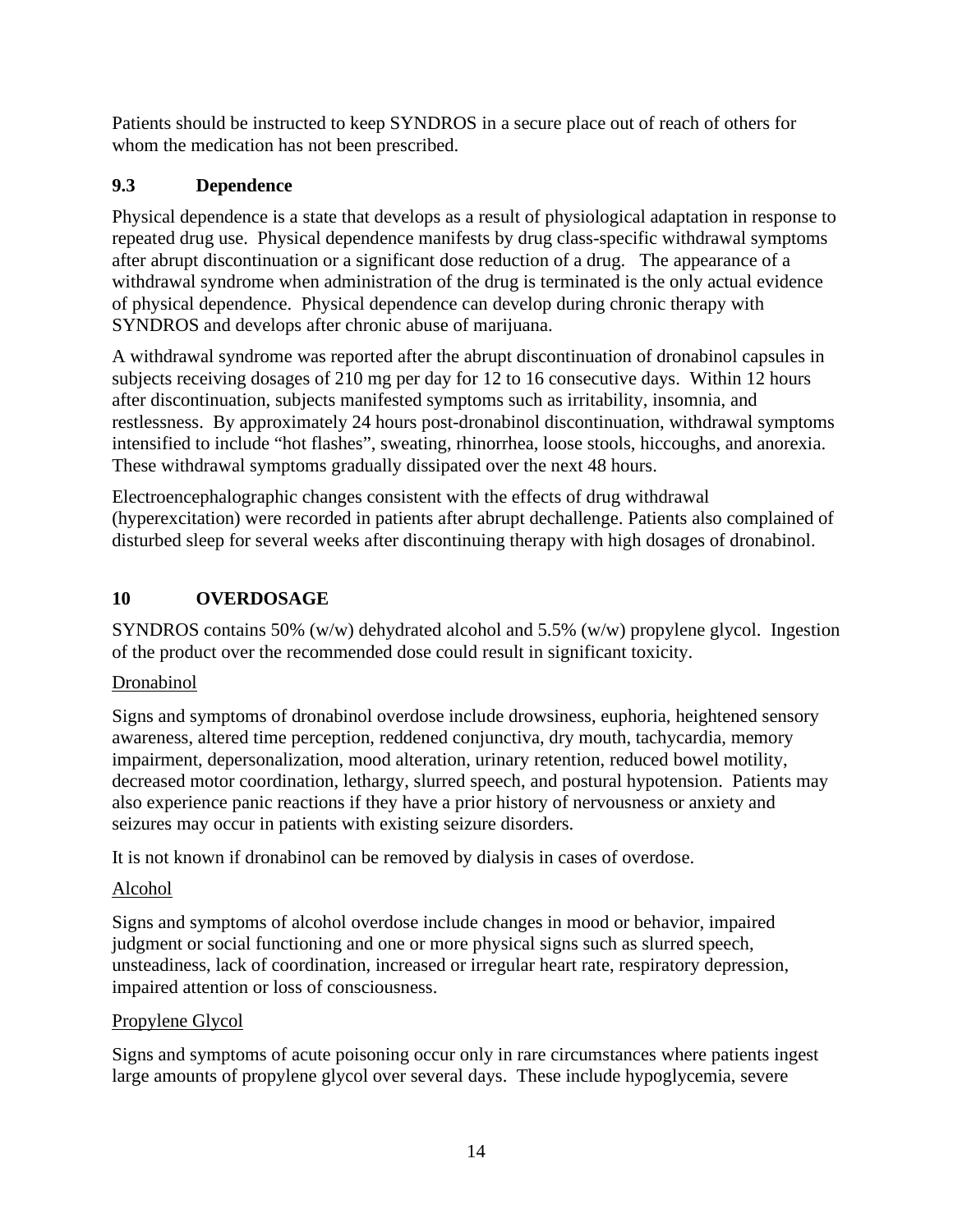metabolic acidosis (caused by the metabolism into lactic acid), and CNS depression including coma and seizures.

### Management of Overdosage

If over-exposure of SYNDROS occurs, call your Poison Control Center at 1-800-222-1222 for current information on the management of poisoning or overdosage.

## **11 DESCRIPTION**

Dronabinol is a cannabinoid designated chemically as (6aR,10aR)-6a,7,8,10a-Tetrahydro-6,6,9 trimethyl-3-pentyl-6H-dibenzo[b,d]-pyran-1-ol. Dronabinol has the following empirical and structural formulas:



 $C_{21}H_{30}O_2$  (molecular weight=314.46)

Dronabinol is a clear colorless to amber oil. Dronabinol is insoluble in water. It has a pKa of 10.6 and an octanol-water partition coefficient: 6,000:1 at pH 7.

SYNDROS (dronabinol) oral solution, 5 mg/mL is a clear, pale yellow to brown solution. Each mL of SYNDROS contains 5 mg of dronabinol as an active ingredient and the following inactive ingredients: 50 % (w/w) dehydrated alcohol, polyethylene glycol 400, propylene glycol, sucralose, methyl paraben, propyl paraben, butylated hydroxyanisole, and water.

# **12 CLINICAL PHARMACOLOGY**

## **12.1 Mechanism of Action**

Dronabinol is an orally active cannabinoid that has complex effects on the CNS, including central sympathomimetic activity. Cannabinoid receptors have been discovered in neural tissues. These receptors may play a role in mediating the effects of dronabinol.

# **12.2 Pharmacodynamics**

## Effects on the Cardiovascular System

Dronabinol-induced sympathomimetic activity may result in tachycardia and/or conjunctival injection. Its effects on blood pressure are inconsistent, but subjects have experienced orthostatic hypotension and/or syncope upon abrupt standing *[see Warnings and Precautions (5.2)]*.

Effects on the Central Nervous System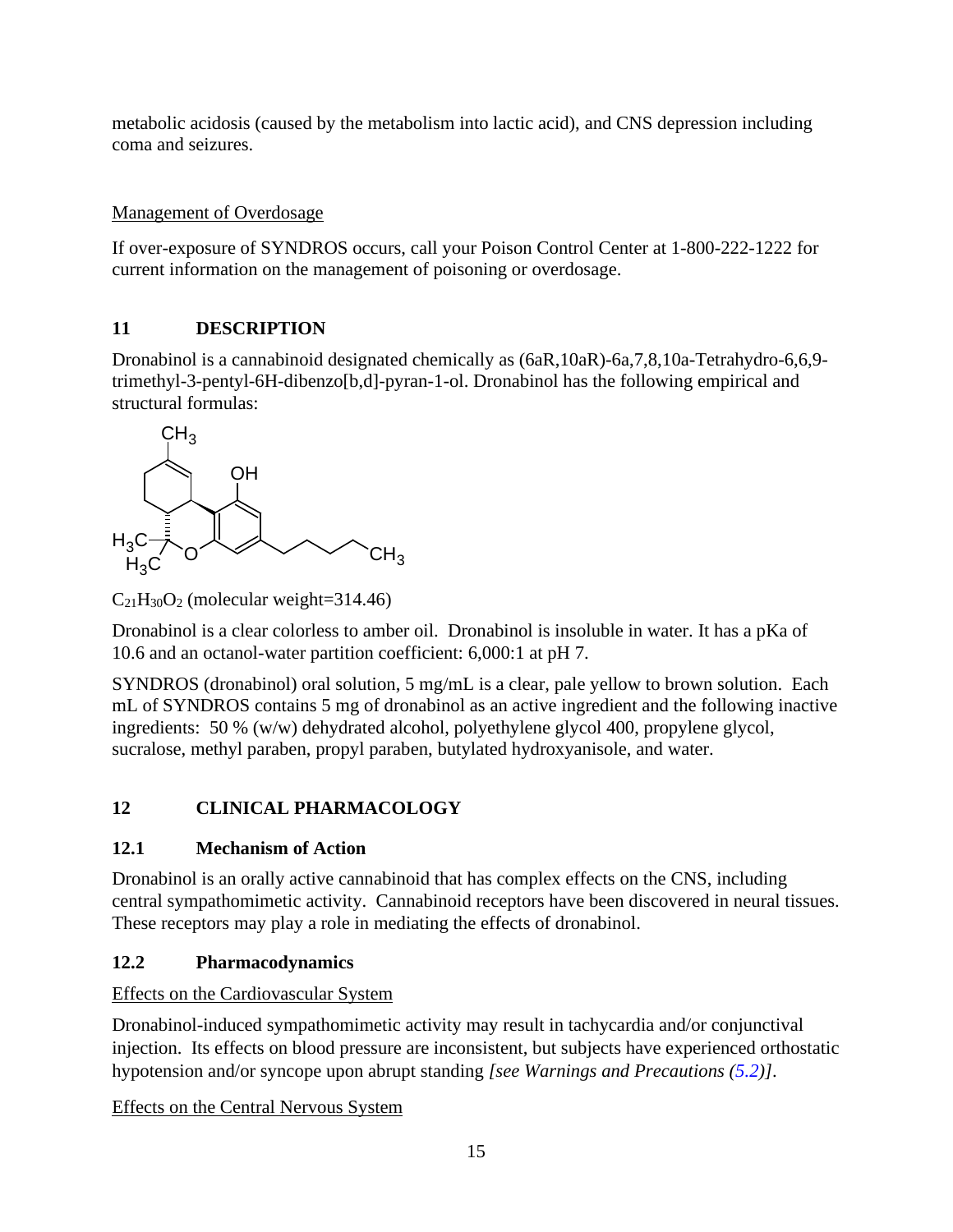Dronabinol also demonstrates reversible effects on appetite, mood, cognition, memory, and perception. These phenomena appear to be dose-related, increasing in frequency with higher dosages, and subject to great inter-patient variability. After oral administration, dronabinol capsules have an onset of action of approximately 0.5 to 1 hours and peak effect at 2 to 4 hours. Duration of action for psychoactive effects is 4 to 6 hours, but the appetite stimulant effect of dronabinol may continue for 24 hours or longer after administration.

Tachyphylaxis and tolerance develop to some of the cardiovascular and CNS pharmacologic effects of dronabinol with chronic use, suggesting an indirect effect on sympathetic neurons. In a study of the pharmacodynamics of chronic dronabinol exposure, healthy male subjects ( $N =$ 12) received 12 times the maximum dose for anorexia associated with weight loss in patients with AIDS of dronabinol capsules in divided doses for 16 days. An initial tachycardia induced by dronabinol was replaced successively by normal sinus rhythm and then bradycardia. A decrease in supine blood pressure, made worse by standing, was also observed initially. These subjects developed tolerance to the cardiovascular and subjective adverse CNS effects of dronabinol within 12 days of treatment initiation.

Tachyphylaxis and tolerance do not appear to develop to the appetite stimulant effect of dronabinol. In clinical studies of dronabinol capsules in AIDS patients, at the recommended dosage, the appetite stimulant effect was sustained for up to five months.

## **12.3 Pharmacokinetics**

## Absorption

Dronabinol (delta-9-THC) is almost completely absorbed (90 to 95%) after a single oral dose. Due to the combined effects of first pass hepatic metabolism and high lipid solubility, only 10 to 20% of the administered dose reaches the systemic circulation. Relative bioavailability data from healthy male and female subjects suggest that a dose of 4.2 mg of SYNDROS provides comparable systemic exposure (Cmax and AUC) to a 5 mg dronabinol capsule, under fasted conditions *[see Dosage and Administration (2.1)]*. The concentrations of both dronabinol and its major active metabolite (11-hydroxy-delta-9-THC) peak at approximately 0.5 to 4 hours after oral dosing with SYNDROS and decline over several days. The mean inter- and intra-subject variability in dronabinol pharmacokinetics ( $C_{\text{max}}$  and  $AUC_{\text{inf}}$ ) was approximately 66% and 47% and 67% and 14%, respectively, following administration of SYNDROS to healthy subjects.

**Table 1: Summary of Single-Dose Pharmacokinetic Parameters of Dronabinol After Replicated Oral Administration of SYNDROS (4.2 mg to Healthy Subjects under Fasted Conditions)**

| Parameter*               | <b>Dronabinol</b>           |
|--------------------------|-----------------------------|
| $C_{\text{max}}$ (ng/mL) | $1.9 \pm 1.3$               |
| $T_{\text{max}}$ (h)     | 1.0 $[0.5 \text{ to } 4.0]$ |
| $AUC(inf)$ (ng.h/mL)     | $3.8 \pm 1.8$               |
| $t_{\frac{1}{2}}(h)$     | $5.6 \pm 2.7$               |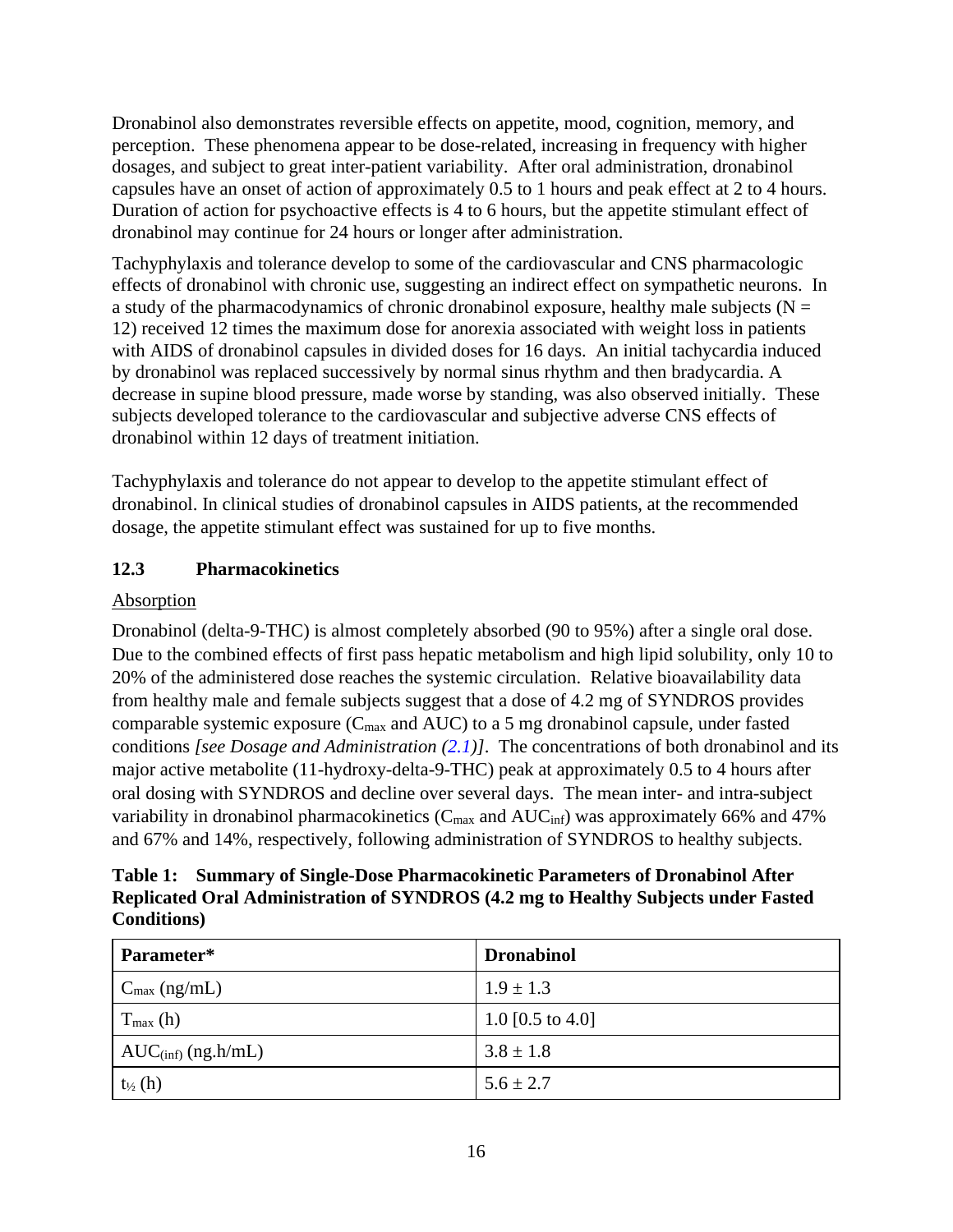\* Arithmetic mean  $\pm$  standard deviation except  $T_{\text{max}}$  for which the median [range] is reported

*Food Effect:* The effect of food on the pharmacokinetics of SYNDROS was studied by concomitant dosing of SYNDROS with a high-fat (59 grams of fat, approximately 50% of total caloric content of the meal), high calorie meal (approximately 950 calories). An appreciable food effect was observed: food resulted in approximately a 2.5-fold increase in total exposure (AUC<sub>inf</sub>) and approximately a 5 hour delay in median  $T_{\text{max}}$ . Food also decreased  $C_{\text{max}}$  by approximately 20% *[see Dosage and Administration (2.2, 2.3)]).*

#### Distribution:

Dronabinol has an apparent volume of distribution of approximately 10 L/kg, because of its lipid solubility. The plasma protein binding of dronabinol and its metabolites is approximately 97% *[see Drug Interactions (7.3)]*.

#### Elimination

The pharmacokinetics of dronabinol can be described using a two compartment model with an initial (alpha) half-life of about 5 hours and a terminal (beta) half-life of 25 to 36 hours. Values for clearance average about 0.2 L/kg-hr; but are highly variable due to the complexity of cannabinoid distribution.

#### *Metabolism*

Dronabinol undergoes extensive first-pass hepatic metabolism, primarily by hydroxylation, yielding both active and inactive metabolites. The major metabolite (11-hydroxy-delta-9-THC) is pharmacologically active. Published *in vitro* data indicate that CYP2C9 and CYP3A4 are the primary enzymes in the metabolism of dronabinol. CYP2C9 appears to be the enzyme responsible for the formation of the primary active metabolite *[see Clinical Pharmacology (12.5)]*.

#### *Excretion*

Dronabinol and its biotransformation products are excreted in both feces and urine. Biliary excretion is the major route of excretion with about half of a radio-labeled oral dose being recovered from the feces within 72 hours as contrasted with 10 to 15% recovered from urine. Less than 5% of an oral dose is recovered unchanged in the feces.

Due to its re-distribution, dronabinol and its metabolites may be excreted for prolonged periods of time. Following single dose administration, dronabinol metabolites have been detected for more than 5 weeks in the urine and feces.

In a study of dronabinol capsules involving AIDS patients, urinary cannabinoid/creatinine concentration ratios were studied bi-weekly over a six week period. The urinary cannabinoid/creatinine ratio was closely correlated with dose. No increase in the cannabinoid/creatinine ratio was observed after the first two weeks of treatment, indicating that steady-state cannabinoid levels had been reached. This conclusion is consistent with predictions based on the observed terminal half-life of dronabinol.

#### Drug Interaction Studies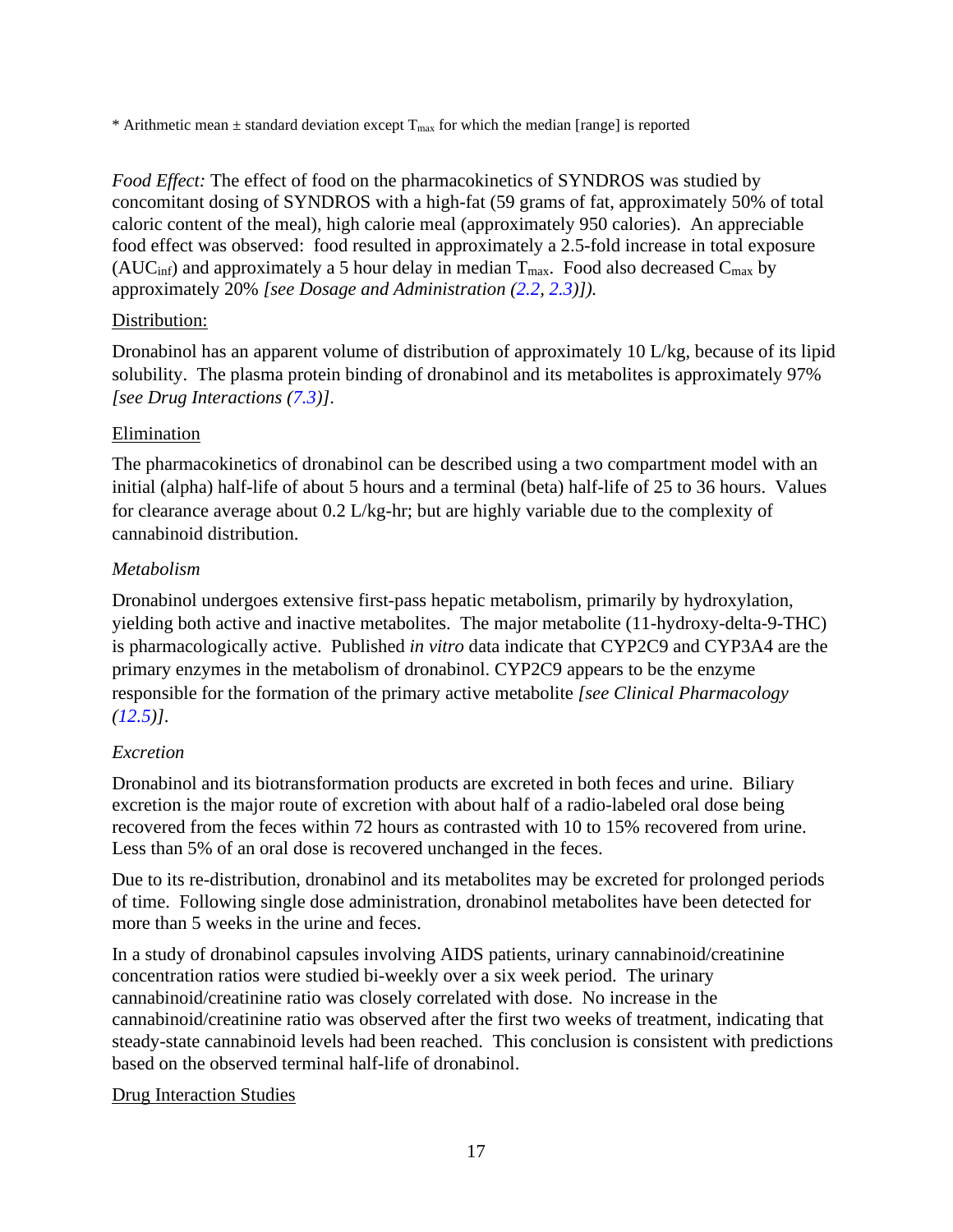Formal drug-drug interaction studies have not been conducted with dronabinol.

The enzyme inhibition and induction potential of dronabinol and its active metabolite are not completely understood.

Published data showed an increase in the elimination half-life of pentobarbital by 4 hours when concomitantly dosed with dronabinol *[see Warnings and Precautions (5.1)]*.

### **12.5 Pharmacogenomics**

Published data indicate a 2- to 3-fold higher dronabinol exposure in individuals carrying genetic variants associated with diminished CYP2C9 function.

# **13 NONCLINICAL TOXICOLOGY**

### **13.1 Carcinogenesis, Mutagenesis, Impairment of Fertility**

The recommended dose ranges for SYNDROS in AIDS and cancer patients are designed to achieve the same systemic exposure ranges as with the recommended dose ranges for dronabinol capsules.

Therefore, the animal to human dose multiples for carcinogenicity studies, as shown below, are based on the MRHD (maximum recommended human dose) for dronabinol capsules in AIDS patients, instead of the MRHD for SYNDROS which is 15% lower. This approach for dose comparison between animals and humans is supported by the demonstrated difference in dronabinol bioavailability between SYNDROS and dronabinol capsules. The animal to human dose multiples for the fertility study in rats, as shown below, are based on the MRHD for dronabinol capsules in AIDS or cancer patients.

In 2-year carcinogenicity studies, there was no evidence of carcinogenicity in rats at doses up to 50 mg/kg/day dronabinol (approximately 20 times the MRHD for dronabinol capsules in AIDS patients on a body surface area basis) or in mice at doses up to 500 mg/kg/day (approximately 100 times the MRHD for dronabinol capsules in AIDS patients on a body surface area basis).

Dronabinol was not genotoxic in the Ames tests, the *in vitro* chromosomal aberration test in Chinese hamster ovary cells, and the *in vivo* mouse micronucleus test. However, dronabinol produced a weak positive response in a sister chromatid exchange test in Chinese hamster ovary cells.

In a long-term study (77 days) in rats, oral administration of dronabinol at doses of 30 to 150 mg/m<sup>2</sup>, equivalent to 2 to 10 times the MRHD of 15 mg/m<sup>2</sup>/day (dronabinol capsules) in AIDS patients or 0.3 to 1.5 times the MRHD of 90 mg/m<sup>2</sup>/day (dronabinol capsules) in cancer patients, reduced ventral prostate, seminal vesicle and epididymal weights and caused a decrease in seminal fluid volume. Decreases in spermatogenesis, number of developing germ cells, and number of Leydig cells in the testis were also observed. However, sperm count, mating success and testosterone levels were not affected. The significance of these animal findings in humans is not known.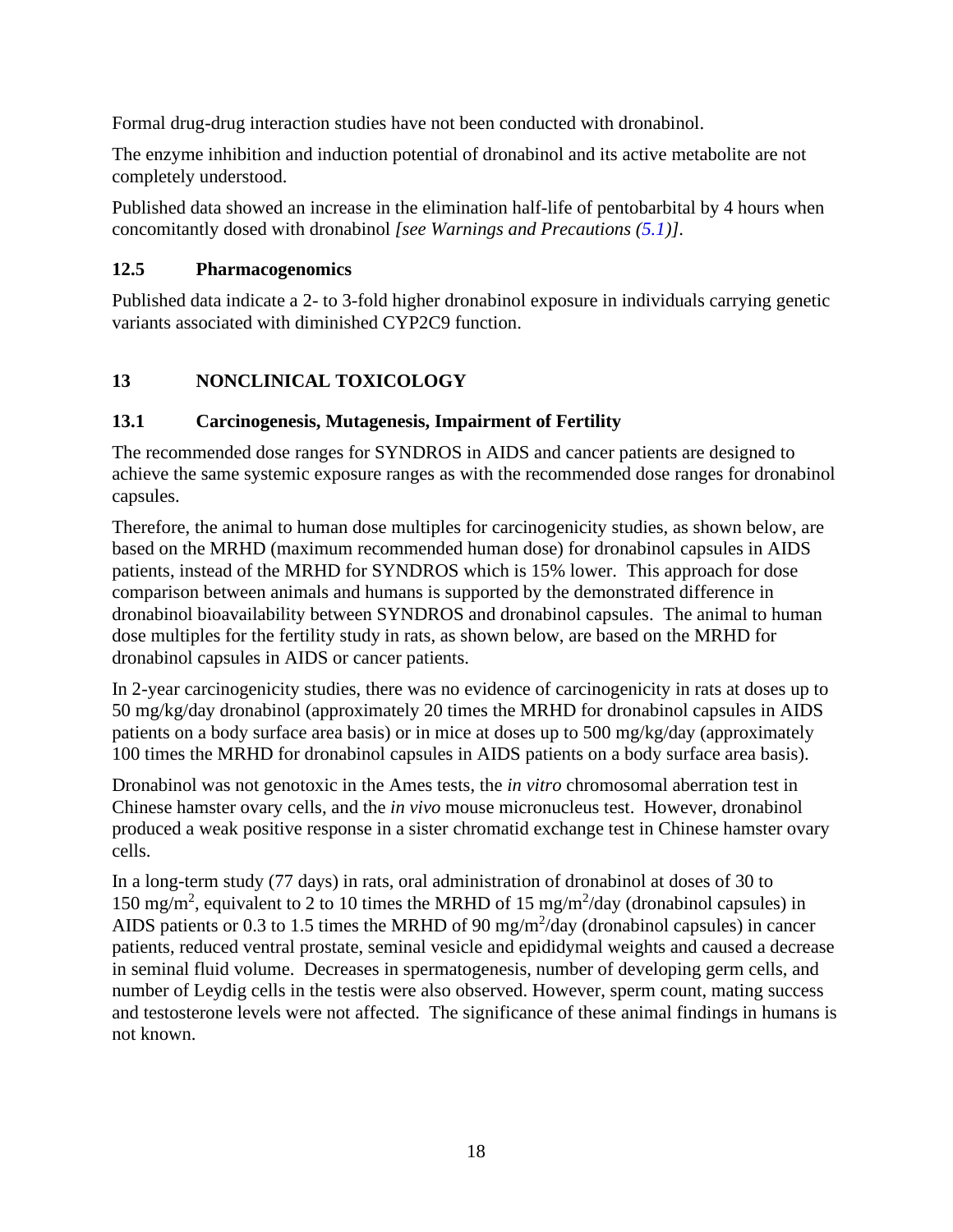## **14 CLINICAL STUDIES**

The effectiveness of SYNDROS has been established based on studies of dronabinol capsules for the treatment of anorexia associated with weight loss in patients with AIDS and nausea and vomiting associated with cancer chemotherapy in patients who have failed to respond adequately to conventional antiemetic treatments.

## **16 HOW SUPPLIED/STORAGE AND HANDLING**

• SYNDROS (dronabinol) oral solution, 5 mg/mL is a clear, pale yellow to brown solution. SYNDROS is supplied in a multi-dose, clear, amber-colored 30 mL glass bottle. It is closed with a 20 mm child-resistant, white polypropylene screw cap with a Teflon coated liner. The bottle is wrapped with a polyvinyl chloride body band to provide tamper evidence and packaged in a carton with an oral syringe, and a push-in bottle adapter.

NDC 78613-201-30 (30 mL multi-dose bottle, an oral syringe and a push-in bottle adapter)

- Store in a refrigerator between  $2^{\circ}$ C and  $8^{\circ}$ C (36 $^{\circ}$ F and 46 $^{\circ}$ F); excursions permitted up to 25°C (77°F). The opened bottle can be stored at 25°C (77°F). Discard unused portion 42 days after first opening [see USP Controlled Room Temperature].
- Keep SYNDROS oral solution and the oral syringe in the supplied carton.

# **17 PATIENT COUNSELING INFORMATION**

Advise the patient to read the FDA-approved patient labeling (Patient Information and Instructions for Use).

## Accidental Ingestion

Inform patients that accidental ingestion of SYNDROS, which contains 50% (w/w) dehydrated alcohol and 5.5% (w/w) propylene glycol, may result in toxicity *[see Overdosage (10)]*. Instruct patients to seek immediate medical attention in case of accidental injection. Also, instruct patients to store SYNDROS securely.

Administration Instructions

- Counsel patients on proper dosing and administration techniques. Advise patients to read the Instructions for Use.
- Instruct patients to take each SYNDROS dose with a full glass of water (6 to 8 ounces).

## Neuropsychiatric Adverse Reactions *[see Warnings and Precautions (5.1)]*

• Advise patients that psychiatric adverse reactions may occur, especially in patients with a past psychiatric history or in those receiving other drugs also associated with psychiatric effects, and to report to their healthcare provider any new or worsening psychiatric symptoms.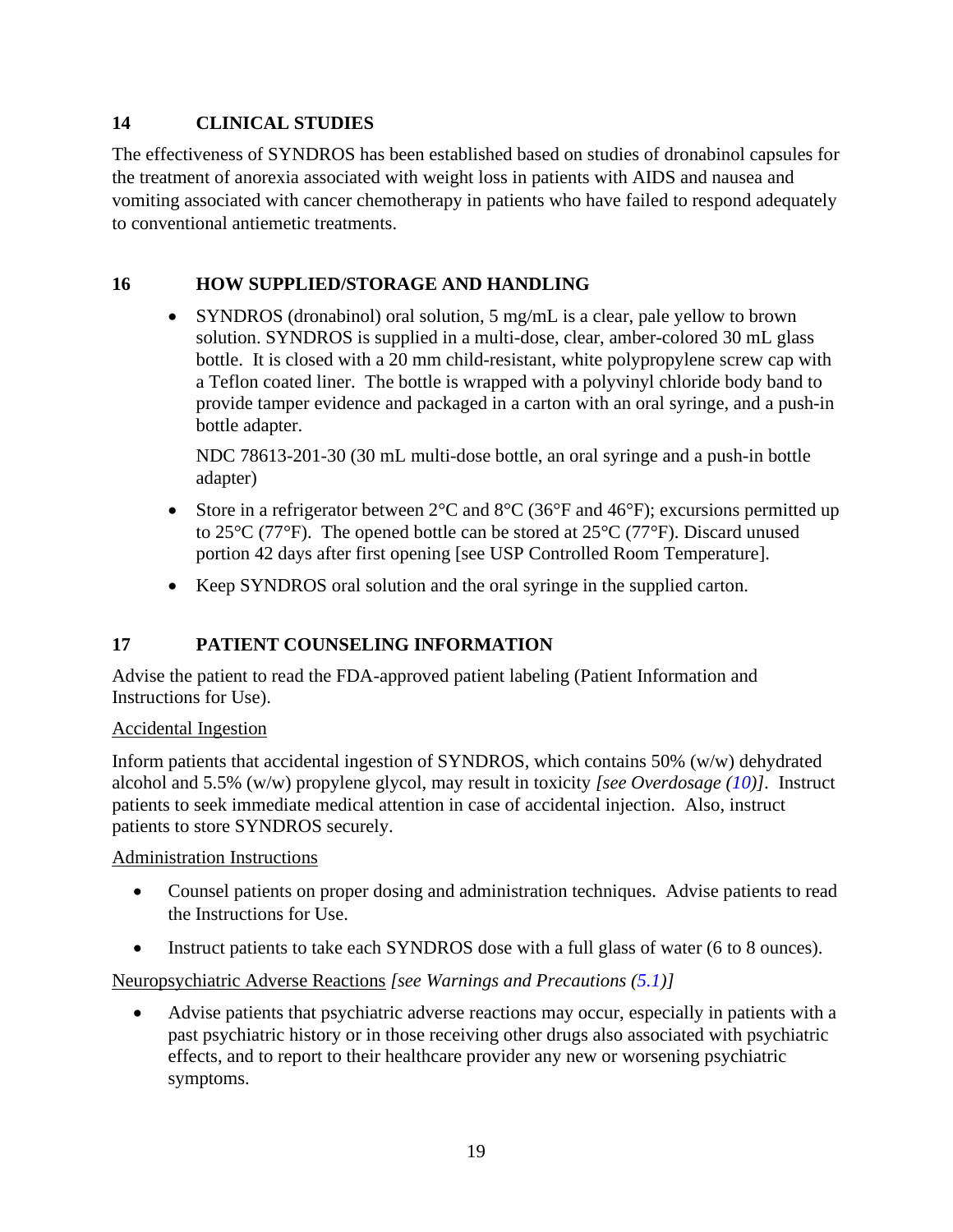- Advise patients, especially elderly patients, that cognitive impairment or an altered mental state may also occur during treatment with SYNDROS and to report to their healthcare provider if they develop signs or symptoms of cognitive impairment.
- Inform patients not to operate motor vehicles or other dangerous machinery until they are reasonably certain that SYNDROS does not affect them adversely.

### Hemodynamic Instability

Advise patients, especially those with cardiac disorders, to report to their healthcare provider if they experience any signs or symptoms of hemodynamic instability, including hypotension, hypertension, syncope or tachycardia, especially after initiating or increasing the dosage of SYNDROS *[see Warnings and Precautions (5.2)].*

Interaction with Disulfiram and Metronidazole

Inform patients that taking SYNDROS with products containing disulfiram or metronidazole may cause a disulfiram-like reaction due to the alcohol content of SYNDROS. Advise patients not to take products containing disulfiram or metronidazole during treatment with SYNDROS and for up to 7 days of completing treatment with SYNDROS *[see Warnings and Precautions (5.3)].*

#### Seizures

Advise patients to discontinue SYNDROS and contact a healthcare provider immediately if they experience a seizure *[see Warnings and Precautions (5.4)].*

#### Multiple Substance Abuse

Inform patients with a history of substance abuse or dependence, including marijuana or alcohol, that they may be more likely to abuse SYNDROS. Advise patients to report to their healthcare provider if they develop abuse behaviors or conditions *[see Warnings and Precautions (5.5)].*

#### Paradoxical Nausea, Vomiting, or Abdominal Pain

Advise patients to report worsening nausea, vomiting, or abdominal pain to their healthcare provider *[see Warnings and Precautions (5.6)].*

Pregnancy *[see Use in Specific Populations (8.1)]*

• Advise a pregnant woman of the potential risk to a fetus and to avoid use of SYNDROS during pregnancy.

Lactation *[see Use in Specific Populations (8.2)]*

- Advise HIV infected women with anorexia associated with weight loss, not to breastfeed.
- Advise women with nausea and vomiting associated with cancer chemotherapy not to breastfeed during treatment with SYNDROS and for 9 days after the last dose*.*